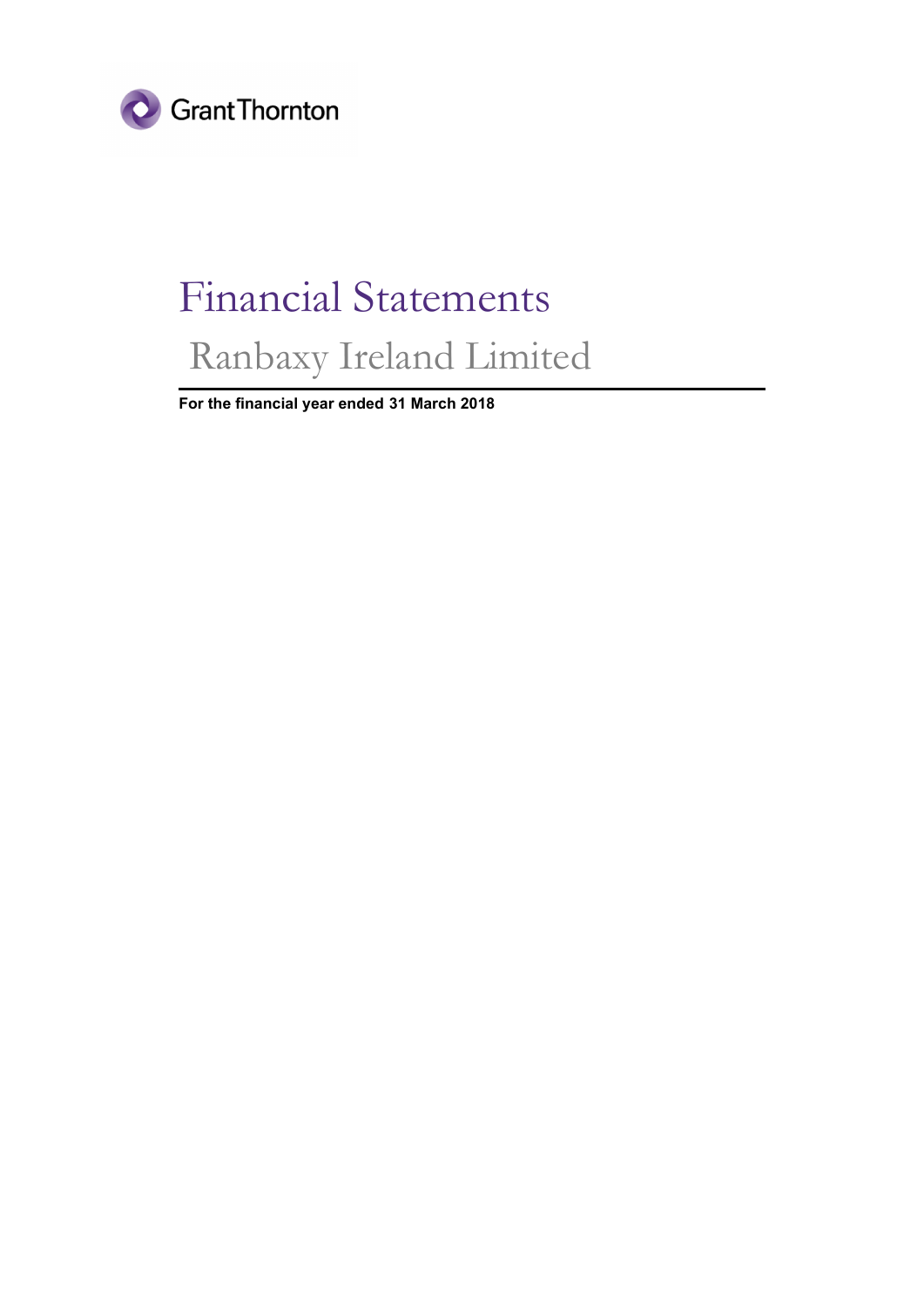## Company Information

| <b>Directors</b>            | H. de Kloet (Dutch)<br>B. Klener (Israel) (resigned 2 November 2017<br>Y. Mahadik (Indian)<br>Prashant Savla (Netherlands) (appointed 2 November 2017) |
|-----------------------------|--------------------------------------------------------------------------------------------------------------------------------------------------------|
| <b>Company secretary</b>    | Zoltan Takacs                                                                                                                                          |
| <b>Registered number</b>    | 75951                                                                                                                                                  |
| <b>Registered office</b>    | C/0 Grant Thorton<br>14 South Mall<br>Cork<br>Co.Cork                                                                                                  |
| <b>Independent auditors</b> | Grant Thornton<br>Chartered Accountants & Statutory Auditors<br>14 South Mall<br>Cork                                                                  |
| <b>Bankers</b>              | Ulster Bank Limted<br>49 Liberty Square<br>Thurles<br>Co.Tipperary                                                                                     |
|                             | Allied Irish Bank<br>66 Main Street<br>Cashel<br>Co.Tipperary                                                                                          |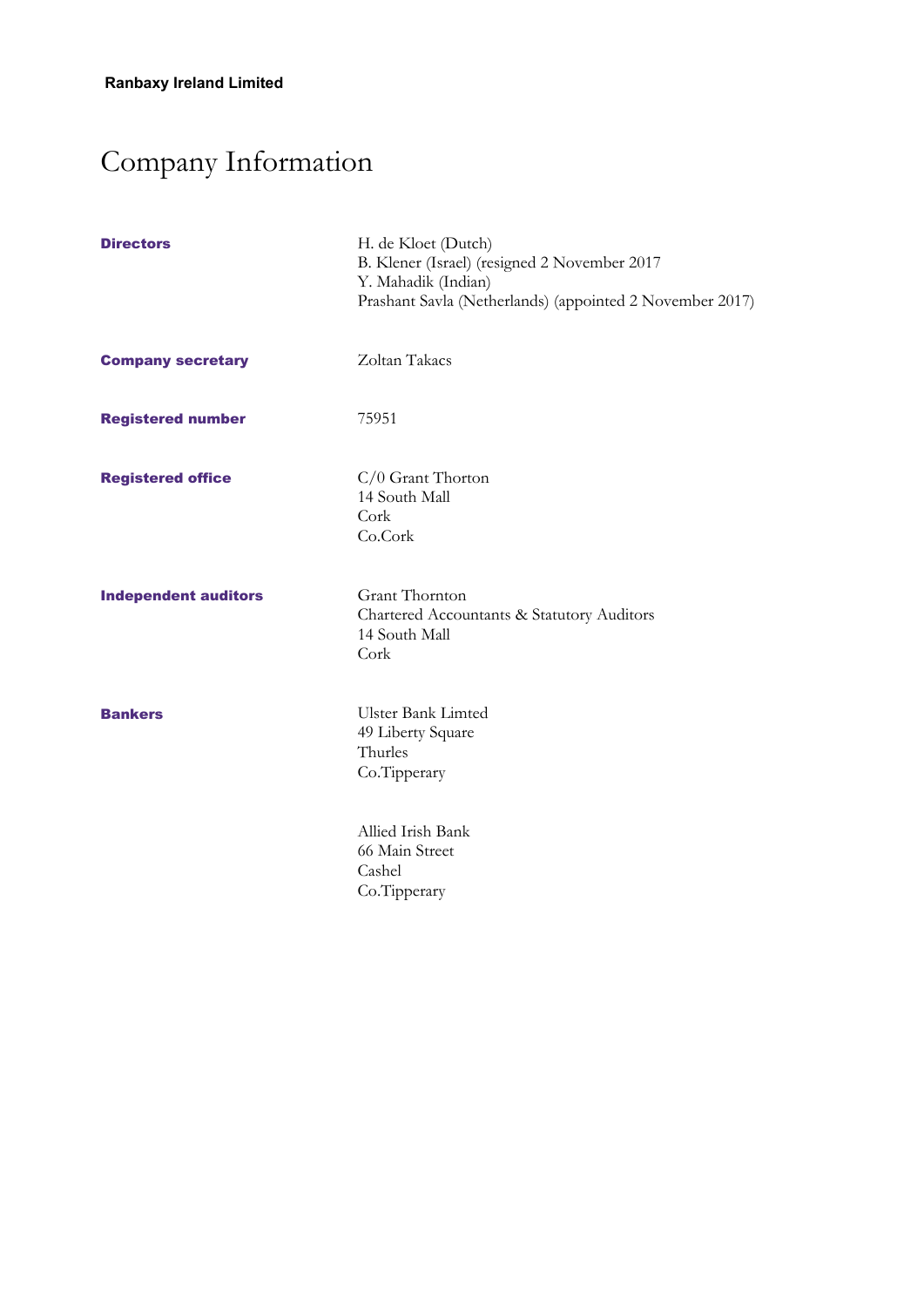## Contents

|                                                                             | Page      |
|-----------------------------------------------------------------------------|-----------|
| <b>Directors' report</b>                                                    | $1 - 3$   |
| <b>Directors' responsibilities statement</b>                                | 4         |
| <b>Independent auditors' report</b>                                         | $5 - 9$   |
| <b>Profit and loss account</b>                                              | 10        |
| <b>Statement of financial position</b>                                      | $11 - 12$ |
| <b>Statement of changes in equity</b>                                       | 12        |
| <b>Statement of cash flows</b>                                              | 13        |
| <b>Notes to the financial statements</b>                                    | $14 - 25$ |
| The following pages do not form part of the statutory financial statements: |           |
| <b>Detailed profit and loss account and summaries</b>                       |           |
|                                                                             | $27 - 30$ |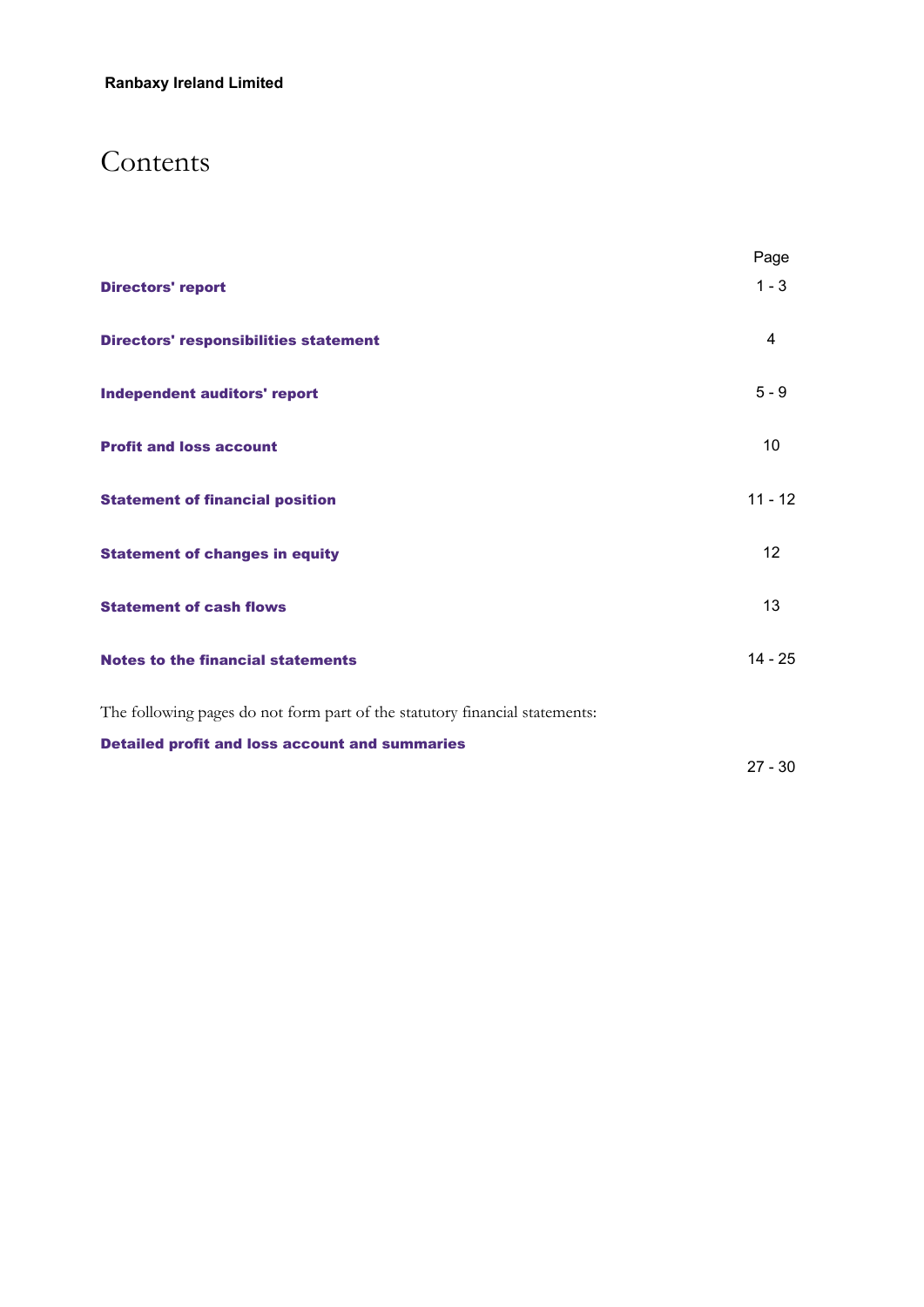### Directors' report **For the financial year ended 31 March 2018**

The directors present their annual report and the audited financial statements for the financial year ended 31 March 2018.

#### **Principal activities**

The principal activity of the company is the manufacture, processing and selling of pharmaceutical products. One of the largest sales markets for the company is Poland and a Ranbaxy group company performs promotion and marketing activities on behalf of the company in this region. The costs of these activities are recharged to the company.As of the calender year end 31/03/18 the company has seized trading.

#### **Business review**

The company's ultimate parent undertaking, Sun Pharmaceutical Industries Limited announced on 31 March 2016, that it had decided to wind down operations of the company by the end of the 2016 calendar year and subsequently close the plant during 2017. This has resulted in the financial statements being prepared on a break-up basis. As a result assets were written down to their net recoverable amount on a break-up basis on 31 March 2016. As of the 31 March 2018 all assets have been disposed and the company has seizd trading. The directors have also made appropriate provisions in order to bring about the orderly wind-down of the company and its operations.

#### **Results and dividends**

The loss for the financial year, after taxation, amounted to  $\epsilon$ 194,502 (2017 - profit  $\epsilon$ 1,994,129).

No dividends declared in current year.

#### **Directors and secretary and their interests**

In accordance with the company's Articles of Association the directors are not required to retire by rotation.

In accordance with Section 329 of the Companies Act 2014, the directors' shareholdings and the movements therein during the financial year ended 31 March 2018 were as follows:

|                                            | <b>Ordinary shares</b><br>of $£1.26$ each |        |
|--------------------------------------------|-------------------------------------------|--------|
|                                            | 31/3/18                                   | 1/4/17 |
| H. de Kloet                                |                                           |        |
| B. Klener (resigned 2 November 2017)       | $\overline{\phantom{0}}$                  |        |
| Y. Mahadik                                 |                                           |        |
| Prashant Savla (appointed 2 November 2017) |                                           |        |
|                                            |                                           |        |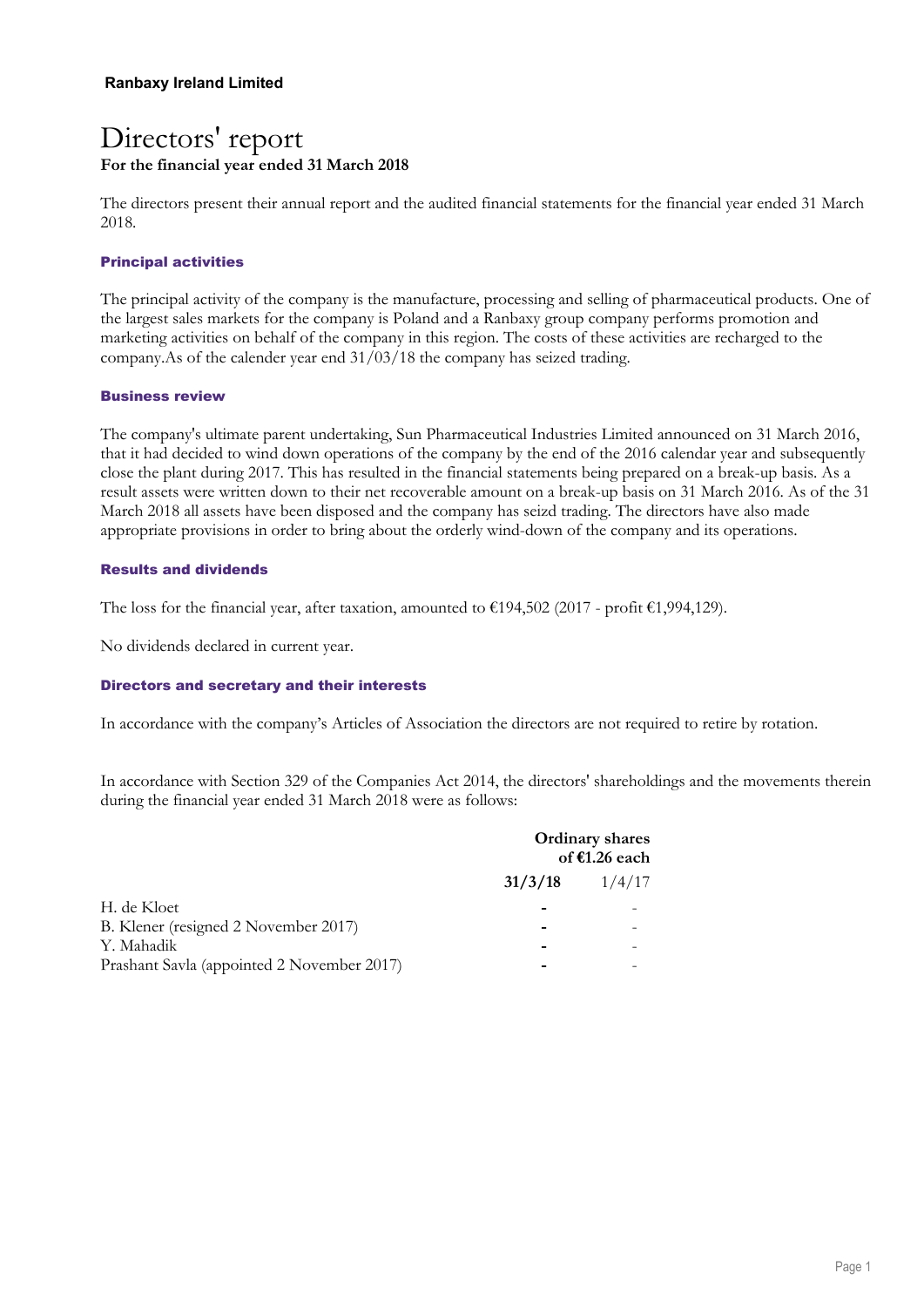## Directors' report (continued)

**For the financial year ended 31 March 2018**

#### **Principal risks and uncertainties**

The directors consider that the following are the principal risk factors that could materially and adversely affect the company, which are similar risks to those of the parent company Sun Pharmaceutical Industries Limited.

#### **Economic risk**

The risk of unrealistic increases in wages or infrastructure costs impacting adversely on the competitiveness of the group and its principal customers. These risks are managed by innovative product sourcing and strict control of costs.

#### **Competition risk**

The directors of the company and subsidiaries manage competition risk through close attention to customer service levels and product innovation.

#### **Financial risk**

Each of the companies within the group has budgetary and financial reporting procedures, supported by appropriate key performance indicators, to manage credit, liquidity and other financial risks.

#### **People in our business**

The continued success of the group has been achieved by the people working in it. Each of the subsidiaries is managed separately but reflects the group philosophy and ethos. There are many long serving members of staff and the relatively low turnover of personnel reflects the general policy of providing good terms and conditions of employment while dealing with staff as well as the other stakeholders in the business, in a fair and consistent manner. Their continued loyalty and hard work is much appreciated.

#### **Accounting records**

The measures taken by the directors to ensure compliance with the requirements of Sections 281 to 285 of the Companies Act 2014 with regard to the keeping of accounting records, are the employment of appropriately qualified accounting personnel and the maintenance of computerised accounting systems. The company's accounting records are maintained at the company's registered office at C/O Grant Thorton, 14 South Mall, Cork.

#### **Events since the end of the year**

There have been no significant events since year end that would require amendment to or disclosure in the financial statements.

#### **Research and development activities**

There were no research and development activities during the year.

#### **Branches outside the state**

There are no branches of the company outside the State.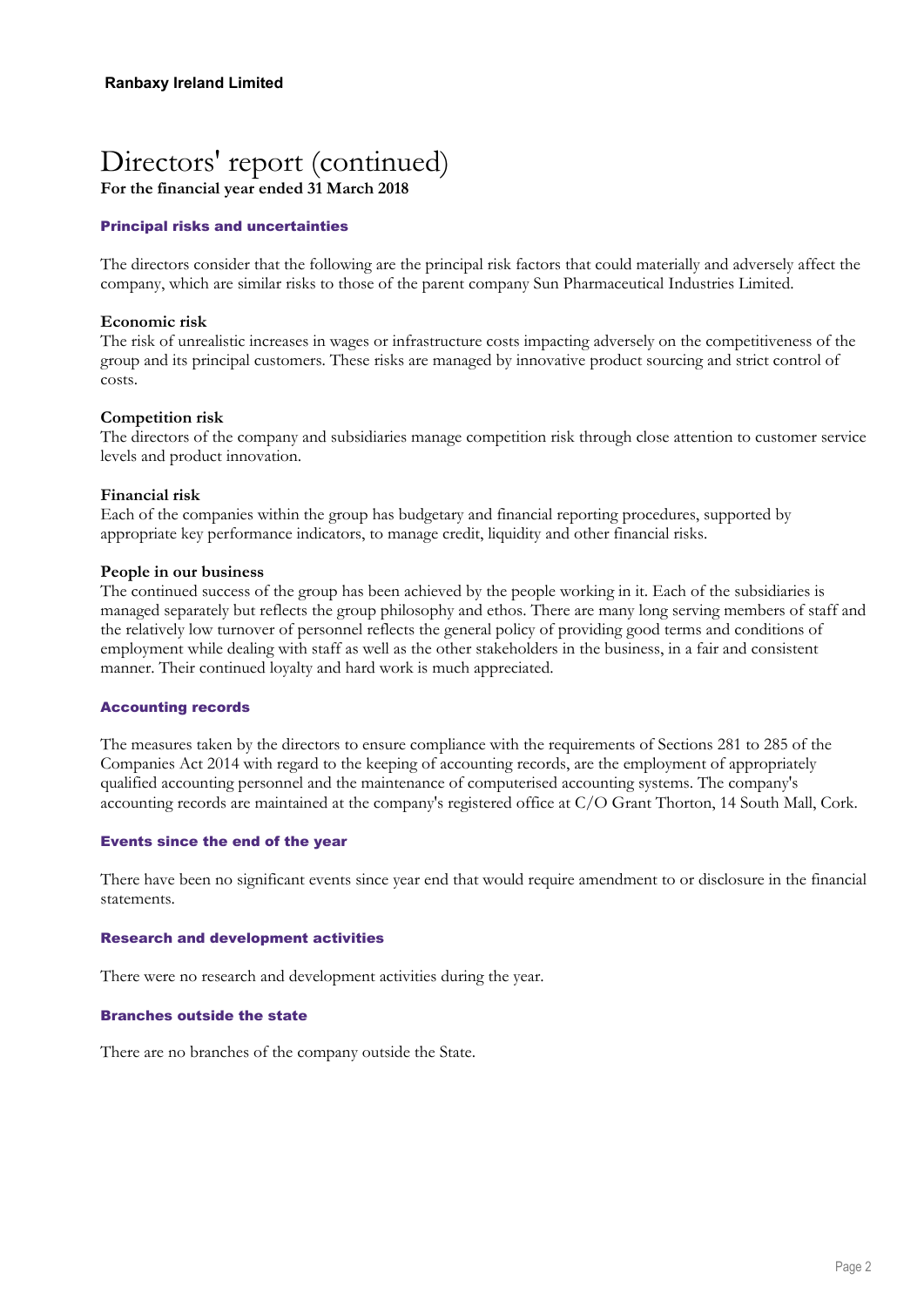### Directors' report (continued) **For the financial year ended 31 March 2018**

## **Statement on relevant audit information**

Each of the persons who are directors at the time when this Directors' report is approved has confirmed that:

- so far as the director is aware, there is no relevant audit information of which the company's auditors are unaware, and
- the director has taken all the steps that ought to have been taken as a director in order to be aware of any relevant audit information and to establish that the company's auditors are aware of that information.

#### **Auditors**

The auditors, Grant Thornton, continue in office in accordance with section 383(2) of the Companies Act 2014.

This report was approved by the board and signed on its behalf.

| H. de Kloet |  |
|-------------|--|
| Director    |  |

................................................ **Prashant Savla** Director

Date: Date: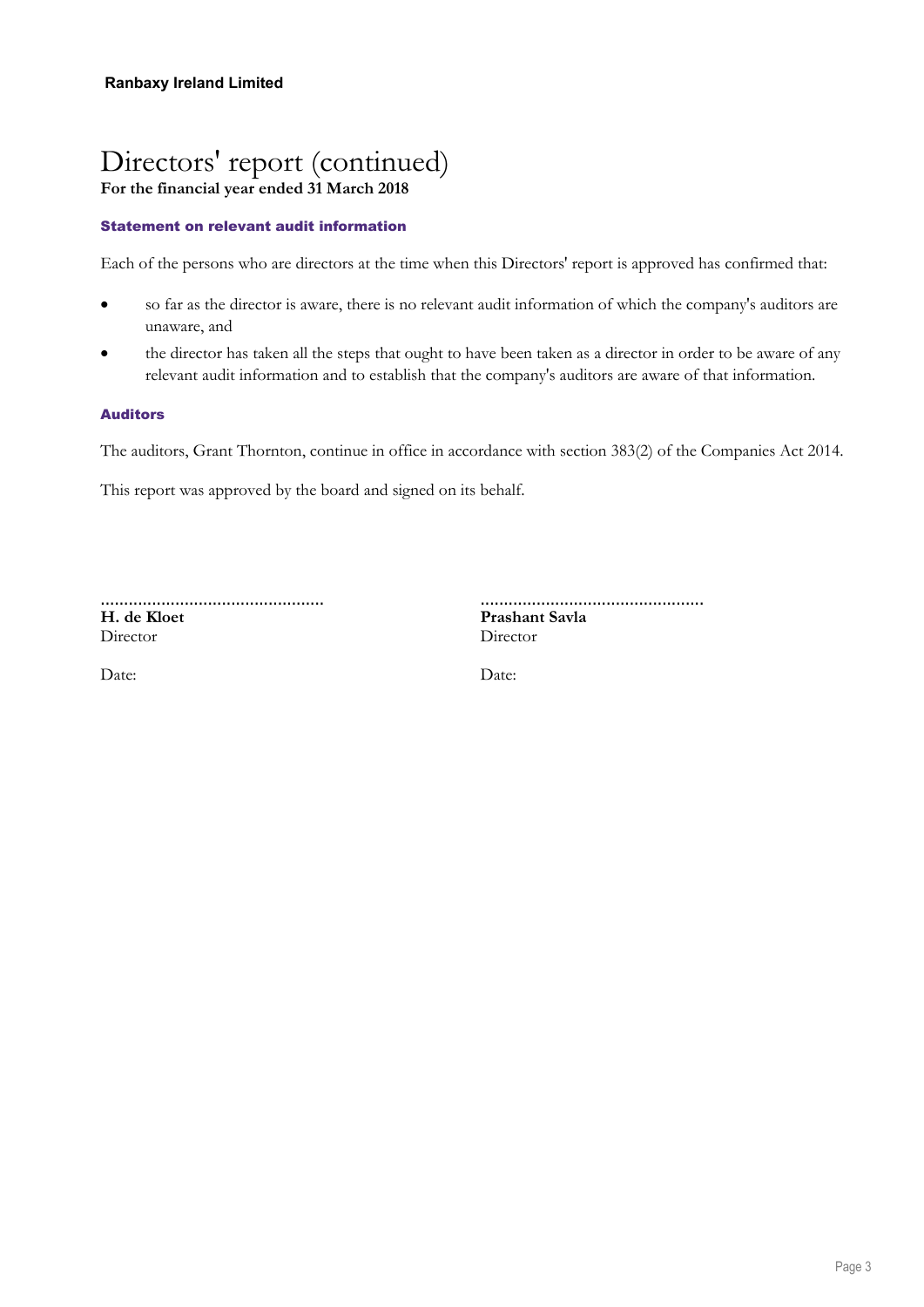### Directors' responsibilities statement **For the financial year ended 31 March 2018**

The directors are responsible for preparing the Directors' report and the financial statements in accordance with Irish law and regulations.

Irish company law requires the directors to prepare the financial statements for each financial year. Under the law, the directors have elected to prepare the financial statements in accordance with the Companies Act 2014 and Financial Reporting Standard 102 'The Financial Reporting Standard applicable in the UK and Republic of Ireland' .

Under company law, the directors must not approve the financial statements unless they are satisfied that they give a true and fair view of the assets, liabilities and financial position of the company as at the financial year end date, of the profit or loss for that financial year and otherwise comply with the Companies Act 2014.

In preparing these financial statements, the directors are required to:

- select suitable accounting policies for the company's financial statements and then apply them consistently;
- make judgments and accounting estimates that are reasonable and prudent;
- state whether the financial statements have been prepared in accordance with applicable accounting standards, identify those standards, and note the effect and the reasons for any material departure from those standards; and
- prepare the financial statements on the going concern basis unless it is inappropriate to presume that the company will continue in business.

The directors are responsible for ensuring that the company keeps or causes to be kept adequate accounting records which correctly explain and record the transactions of the company, enable at any time the assets, liabilities, financial position and profit or loss of the company to be determined with reasonable accuracy, enable them to ensure that the financial statements and Directors' report comply with the Companies Act 2014 and enable the financial statements to be audited. They are also responsible for safeguarding the assets of the company and hence for taking reasonable steps for the prevention and detection of fraud and other irregularities.

The directors are responsible for the maintenance and integrity of the corporate and financial information included on the company's website. Legislation in Republic of Ireland governing the preparation and dissemination of financial statements may differ from legislation in other jurisdictions.

On behalf of the board

................................................ **H. de Kloet Director**

| Prashant Sayla |  |  |
|----------------|--|--|
| Director       |  |  |

Date: Date: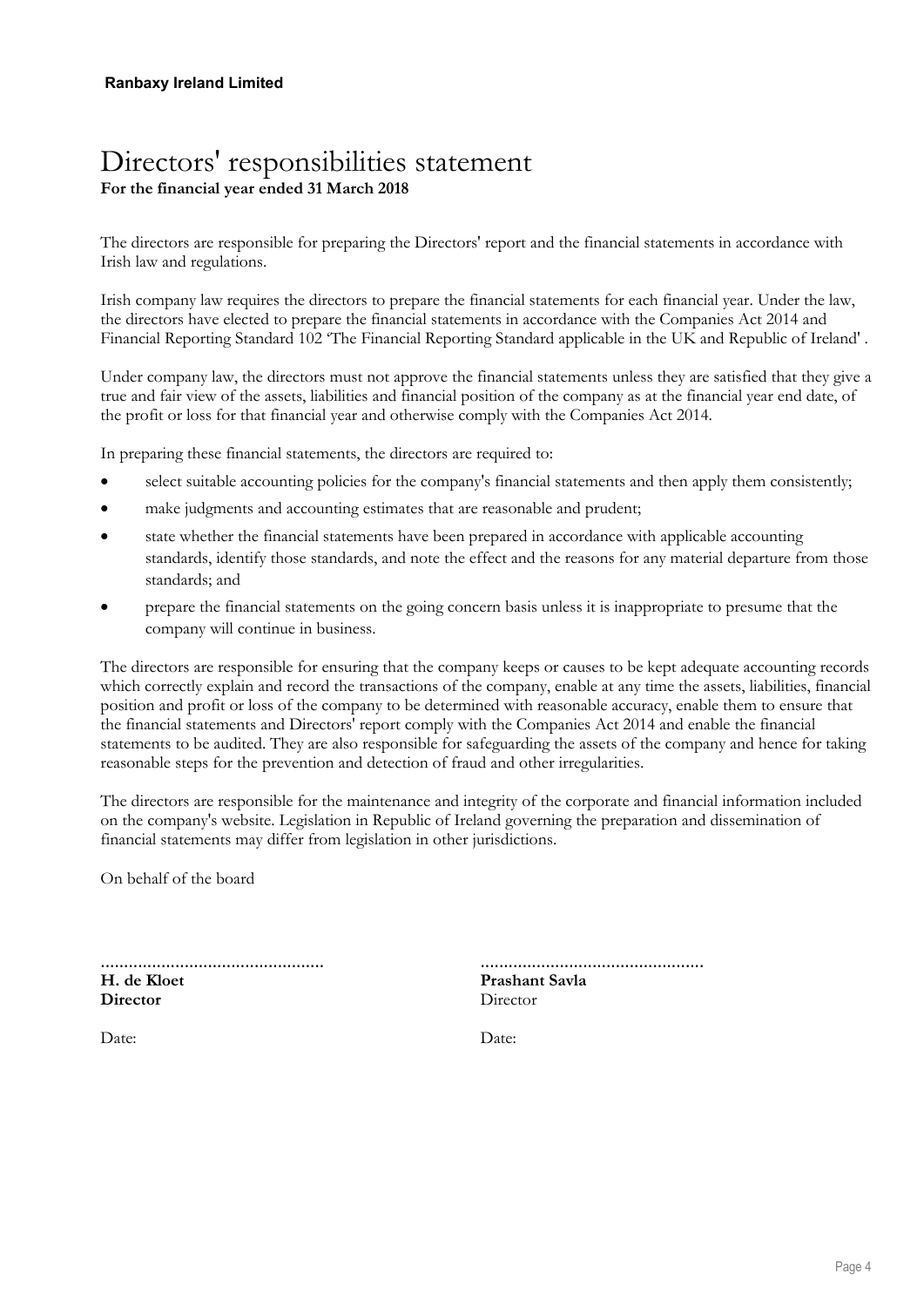

#### **Opinion**

We have audited the financial statements of Ranbaxy Ireland Limited , which comprise the Statement of comprehensive income, the Statement of financial position, the Statement of cash flows, the Statement of changes in equity for the financial year ended 31 March 2018, and the related notes to the financial statements, including a summary of significant accounting policies.

The financial reporting framework that has been applied in their preparation of the financial statements is Irish law and accounting standards issued by the Financial Reporting Council including FRS 102 'The Financial Reporting Standard applicable in the UK and Republic of Ireland'.(Generally Accepted Accounting Practice in Ireland).

In our opinion, Ranbaxy Ireland Limited's financial statements:

- give a true and fair view in accordance with Generally Accepted Accounting Practice in Ireland of the assets, liabilities and financial position of the company as at 31 March 2018 and of its financial performance and cash flows for the financial year then ended; and
- have been properly prepared in accordance with the requirements of the Companies Act 2014 and the Companies (Accounting) Act 2017.

#### **Basis for opinion**

We conducted our audit in accordance with International Standards on Auditing (Ireland) (ISAs (Ireland)) and applicable law. Our responsibilities under those standards are further described in the 'responsibilities of the auditor for the audit of the financial statements' section of our report. We are independent of the company in accordance with the ethical requirements that are relevant to our audit of financial statements in Ireland, namely the Irish Auditing and Accounting Supervisory Authority (IAASA) Ethical Standard concerning the integrity, objectivity and independence of the auditor, and the ethical pronouncements established by Chartered Accountants Ireland, applied as determined to be appropriate in the circumstances for the entity. We have fulfilled our other ethical responsibilities in accordance with these requirements. We believe that the audit evidence we have obtained is sufficient and appropriate to provide a basis for our opinion.

#### **Emphasis of matter - Departure from the Going Concern Basis of Accounting**

In forming our opinion on the financial statements, which is not modified, we have considered the presentation of the financial statements on the break-up basis, the adjustments arising from this presentation, and the adequacy of the disclosures made in the notes to the financial statements. The break-up basis has been adopted because the ultimate parent undertaking, Sun Pharmaceutical Industries Limited made the decision on 31 March 2016 to wind down the operations of the company. Adjustments have been made in these financial statements to reduce assets to their realisable values and to provide for liabilities arising from the decision. Details of such adjustments can be found in note 2 and note 6.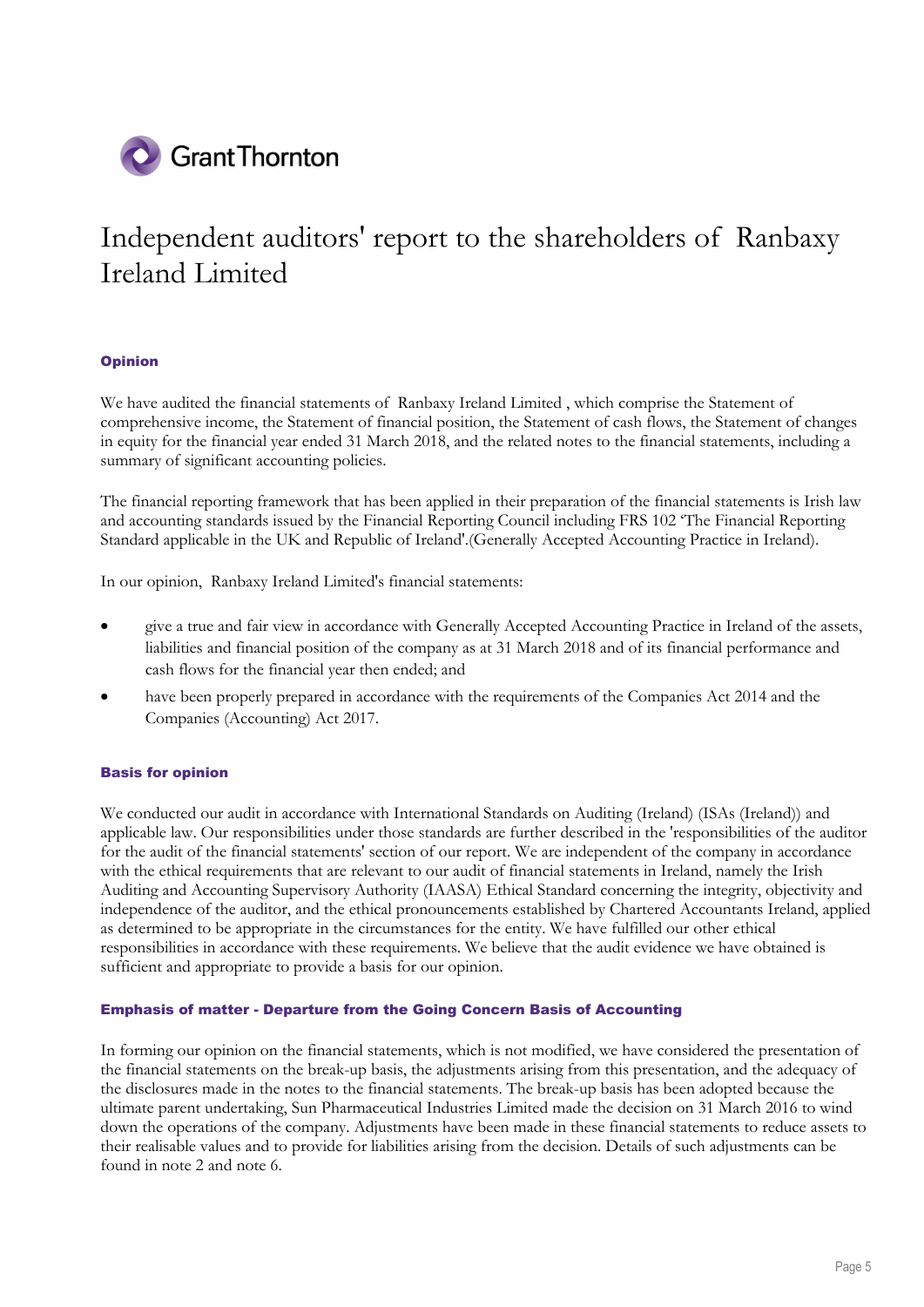

#### **Other information**

Other information comprises information included in the Annual Report, other than the financial statements and our auditor's report thereon. The directors are responsible for the other information. Our opinion on the financial statements does not cover the information and, except to the extent otherwise explicitly stated in our report, we do not express any form of assurance conclusion thereon.

In connection with our audit of the financial statements, our responsibility is to read the other information and, in doing so, consider whether the other information is materially inconsistent with the financial statements or our knowledge obtained in the audit, or otherwise appears to be materially misstated. If we identify such material inconsistencies in the financial statements, we are required to determine whether there is a material misstatement in the financial statements or a material misstatement of the other information. If, based on the work we have performed, we conclude that there is a material misstatement of this other information, we are required to report that fact.

We have nothing to report in this regard.

#### **Matters on which we are required to report by the Companies Act 2014 and the Companies (Accounting) Act 2017**

- We have obtained all the information and explanations which we consider necessary for the purposes of our audit.
- In our opinion the accounting records of the company were sufficient to permit the financial statements to be readily and properly audited.
- The financial statements are in agreement with the accounting records.
- In our opinion the information given in the Directors' report is consistent with the financial statements. Based solely on the work undertaken in the course of our audit, in our opinion, the Directors' report has been prepared in accordance with the requirements of the Companies Act 2014 and the Companies (Accounting) Act 2017.

#### **Matters on which we are required to report by exception**

Based on our knowledge and understanding of the company and its environment obtained in the course of the audit, we have not identified material misstatements in the Directors' report.

Under the Companies Act 2014 and Companies (Accounting) Act 2017, we are required to report to you if, in our opinion, the disclosures of directors' remuneration and transactions specified by sections 305 to 312 of the Acts have not been made. We have no exceptions to report arising from this responsibility.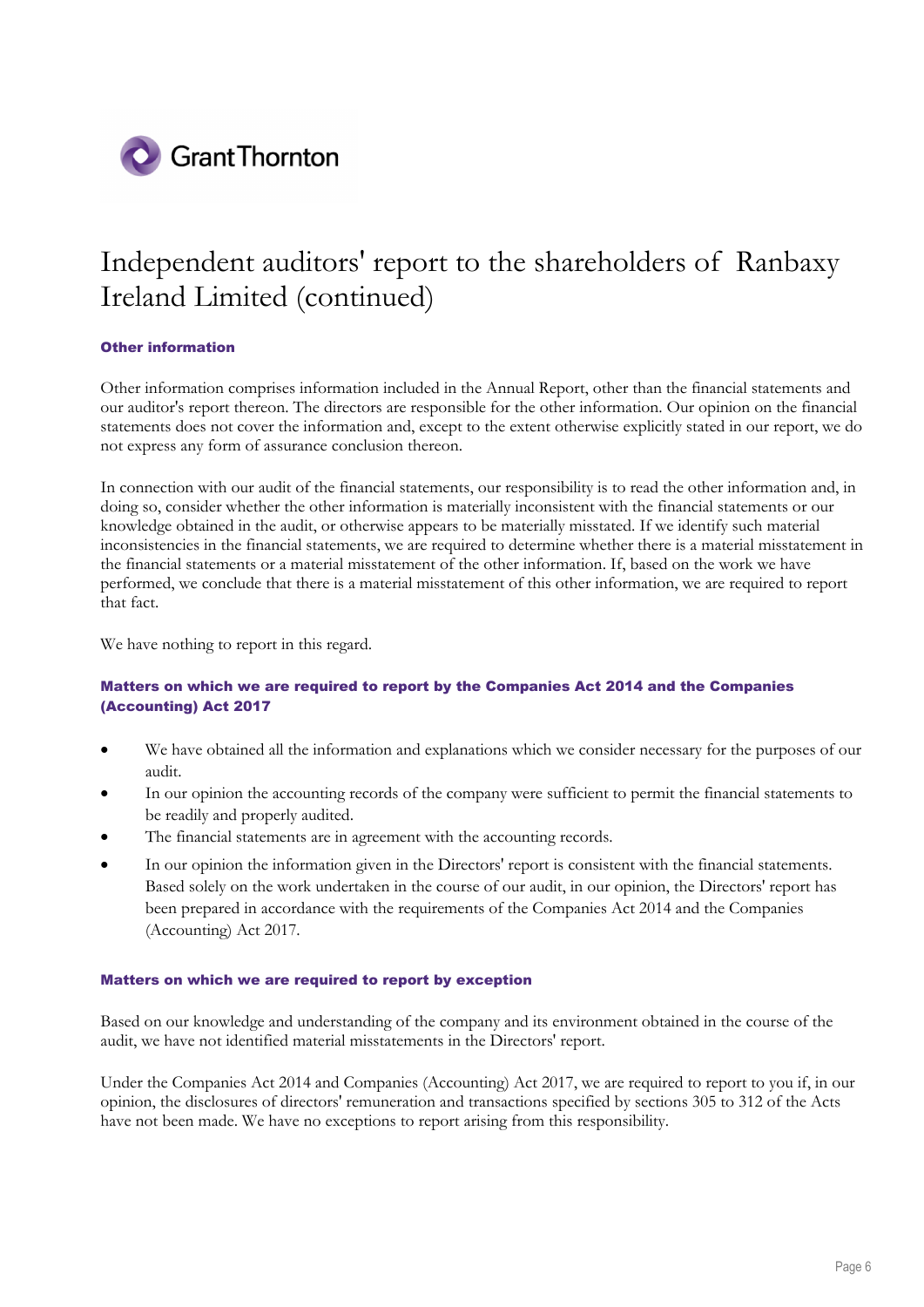

**Responsibilities of the management and those charged with governance for the financial statements**

As explained more fully in the directors' responsibilities statement, management is responsible for the preparation of the financial statements which give a true and fair view in accordance with Generally Accepted Accounting Practice in Ireland, including FRS102, and for such internal control as they determine necessary to enable the preparation of financial statements that are free from material misstatement, whether due to fraud or error.

In preparing the financial statements, management is responsible for assessing the company's ability to continue as a going concern, disclosing, as applicable, matters related to going concern and using the going concern basis of accounting unless the management either intends to liquidate the company or to cease operations, or has no realistic alternative but to do so.

Those charged with governance are responsible for overseeing the company's financial reporting process.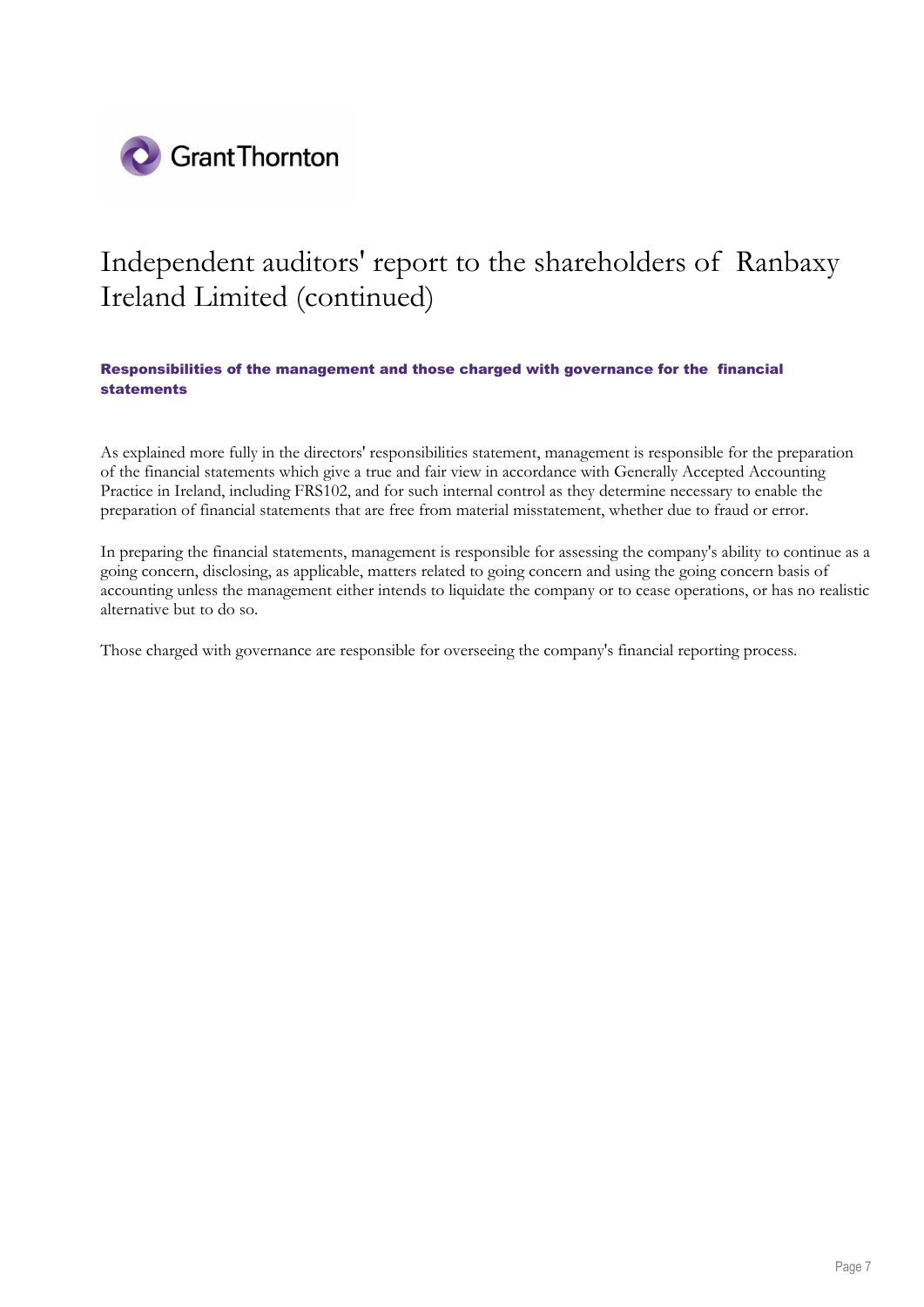

#### **Responsibilities of the auditor for the audit of the financial statements**

The auditor's objectives are to obtain reasonable assurance about whether the financial statements as a whole are free from material misstatement, whether due to fraud or error, and to issue an auditor's report that includes our opinion. Reasonable assurance is a high level of assurance, but is not a guarantee that an audit conducted in accordance with ISAs (Ireland) will always detect a material misstatement when it exists. Misstatements can arise from fraud or error and are considered material if, individually or in the aggregate, they could reasonably be expected to influence the economic decisions of users taken on the basis of these financial statements.

As part of an audit in accordance with ISAs (Ireland), the auditor will exercise professional judgment and maintain professional scepticism throughout the audit. They will also:

- Identify and assess the risks of material misstatement of the financial statements, whether due to fraud or error, design and perform audit procedures responsive to those risks, and obtain audit evidence that is sufficient and appropriate to provide a basis for our opinion. The risk of not detecting a material misstatement resulting from fraud is higher than for one resulting from error, as fraud may involve collusion, forgery, intentional omissions, misrepresentations, or the override of internal control.
- Obtain an understanding of internal control relevant to the audit in order to design audit procedures that are appropriate in the circumstances, but not for the purpose of expressing an opinion of the effectiveness of the company's internal control.
- Evaluate the appropriateness of accounting policies used and the reasonableness of accounting estimates and related disclosures made by management.
- Conclude on the appropriateness of management's use of the going concern basis of accounting and, based on the audit evidence obtained, whether a material uncertainty exists related to events or conditions that may cast significant doubt on the company's ability to continue as a going concern. If they conclude that a material uncertainty exists, they are required to draw attention in the auditor's report to the related disclosures in the financial statements or, if such disclosures are inadequate, to modify their opinion. Their conclusions are based on the audit evidence obtained up to the date of the auditor's report. However, future events or conditions may cause the company to cease to continue as a going concern.
- Evaluate the overall presentation, structure and content of the financial statements, including the disclosures, and whether the financial statements represent the underlying transactions and events in a manner that achieves a true and fair view.

The Auditor shall communicate with those charged with governance regarding, among other matters, the planned scope and timing of the audit and significant audit findings, including any significant deficiencies in internal control that may be identified during the audit.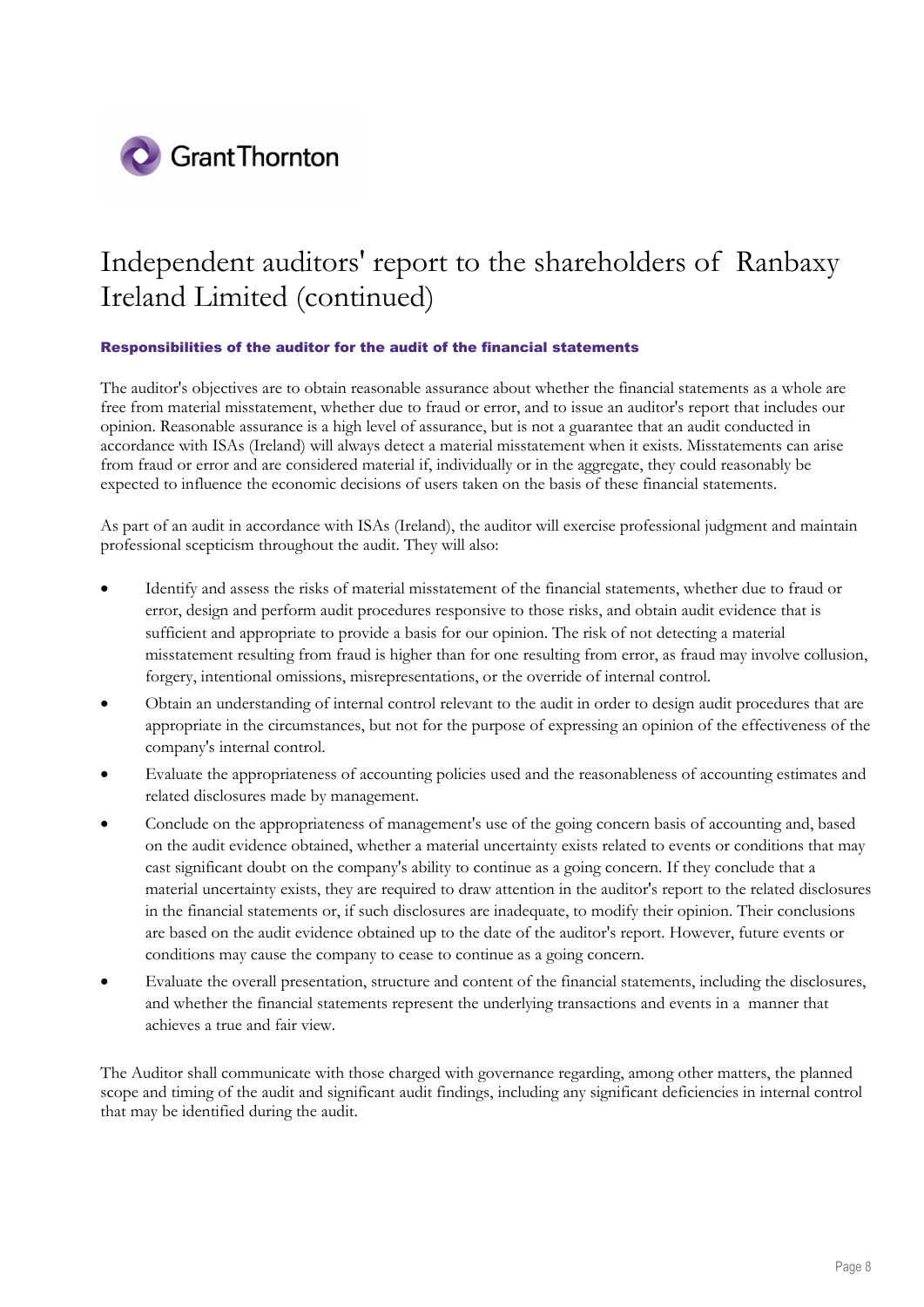

#### **The purpose of our audit work and to whom we owe our responsibilities**

This report is made solely to the company's members, as a body, in accordance with section 391 of the Companies Act 2014. Our audit work has been undertaken so that we might state to the company's members those matters we are required to state to them in an auditor's report and for no other purpose.

To the fullest extent permitted by law, we do not accept or assume responsibility to anyone other than the company and the company's members as a body, for our audit work, for this report, or for the opinions we have formed

Michael Nolan

for and on behalf of **Grant Thornton**

Chartered Accountants Statutory Auditors

Cork Date: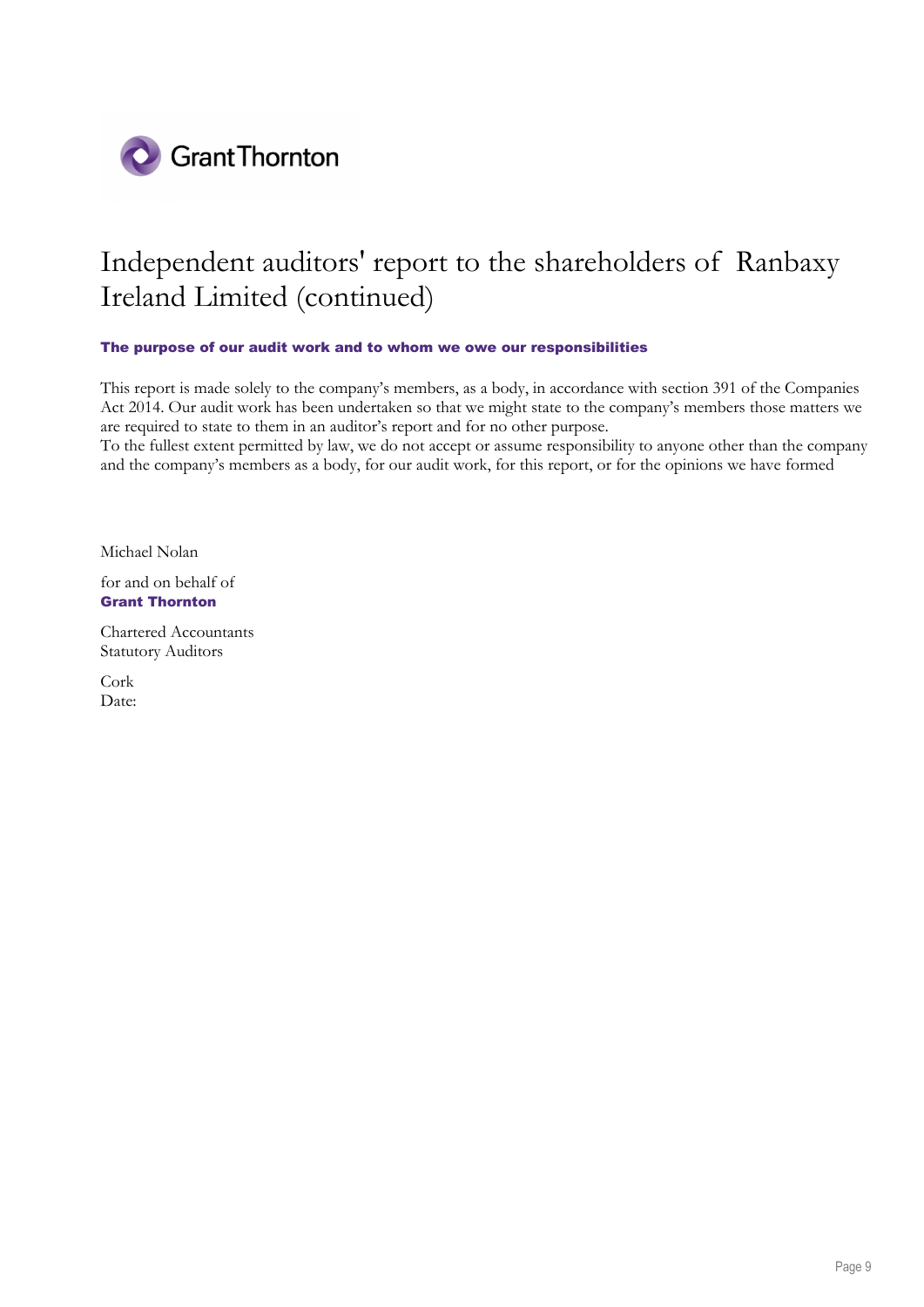## Profit and loss account

#### **For the financial year ended 31 March 2018**

|                                                   |             | 2018       | 2017         |
|---------------------------------------------------|-------------|------------|--------------|
|                                                   | <b>Note</b> | €          | €            |
| Turnover                                          |             | 75,219     | 17,051,091   |
| Cost of sales                                     |             | (3,069)    | (11,061,473) |
| <b>Gross profit</b>                               |             | 72,150     | 5,989,618    |
| Administrative expenses                           |             | (94, 987)  | (5,916,611)  |
| Exceptional administrative expenses               |             | (78, 192)  | 1,855,602    |
| <b>Operating (loss)/profit</b>                    |             | (101, 029) | 1,928,609    |
| Interest receivable and similar income            |             |            | 65,520       |
| (Loss)/profit before tax                          |             | (101, 029) | 1,994,129    |
| Tax on $(\text{loss})$ /profit                    | 7           | (93, 473)  |              |
| (Loss)/profit for the financial year              |             | (194, 502) | 1,994,129    |
| Total comprehensive income for the financial year |             | (194, 502) | 1,994,129    |

There were no recognised gains and losses for 2018 or 2017 other than those included in the profit and loss account.

The notes on pages 14 to 25 form part of these financial statements.

All of the activities of the company are classed as discontinued.

Signed on behalf of the board:

................................................ **H. de Kloet**

................................................ **Prashant Savla**

Director Director

Date: Date:

The notes on pages 14 to 25 form part of these financial statements.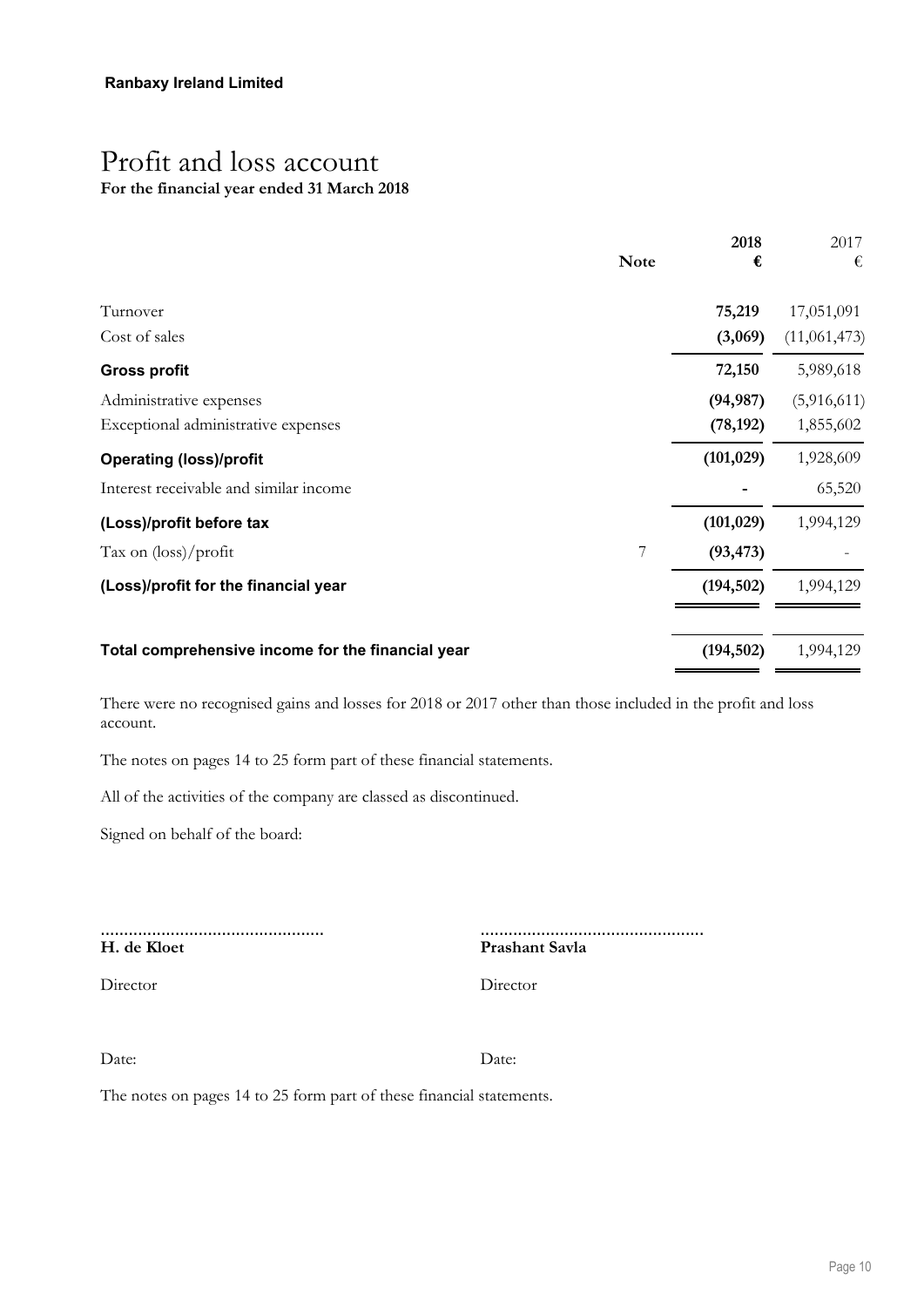### Statement of financial position **As at 31 March 2018**

|                                                |             |           | 2018      |            | 2017       |
|------------------------------------------------|-------------|-----------|-----------|------------|------------|
|                                                | <b>Note</b> |           | €         |            | €          |
| <b>Fixed assets</b>                            |             |           |           |            |            |
| Tangible assets                                | $8\,$       |           |           |            | 689,203    |
|                                                |             |           |           |            | 689,203    |
| <b>Current assets</b>                          |             |           |           |            |            |
| Debtors: amounts falling due within one year   | 9           | 6,502,291 |           | 166,358    |            |
| Cash at bank and in hand                       | 10          | 616,883   |           | 6,833,399  |            |
|                                                |             | 7,119,174 |           | 6,999,757  |            |
| Creditors: amounts falling due within one year | 11          | (32, 145) |           | (118, 926) |            |
| <b>Net current assets</b>                      |             |           | 7,087,029 |            | 6,880,831  |
| <b>Total assets less current liabilities</b>   |             |           | 7,087,029 |            | 7,570,034  |
| <b>Provisions for liabilities</b>              |             |           |           |            |            |
| Wind-down provision                            |             |           |           | (288, 503) |            |
|                                                |             |           |           |            | (288, 503) |
| <b>Net assets</b>                              |             |           | 7,087,029 |            | 7,281,531  |
| <b>Capital and reserves</b>                    |             |           |           |            |            |
| Called up share capital presented as equity    | 14          |           | 7,111,465 |            | 7,111,465  |
| Capital redemption reserve                     |             |           | 54,964    |            | 54,964     |
| Profit and loss account                        |             |           | (79, 400) |            | 115,102    |
| <b>Shareholders' funds</b>                     |             |           | 7,087,029 |            | 7,281,531  |

The financial statements were approved and authorised for issue by the board:

| H. de Kloet                                                          | Prashant Sayla |
|----------------------------------------------------------------------|----------------|
| Director                                                             | Director       |
| Date:                                                                | $\Gamma$ ater  |
| The notes on pages 14 to 25 form part of these financial statements. |                |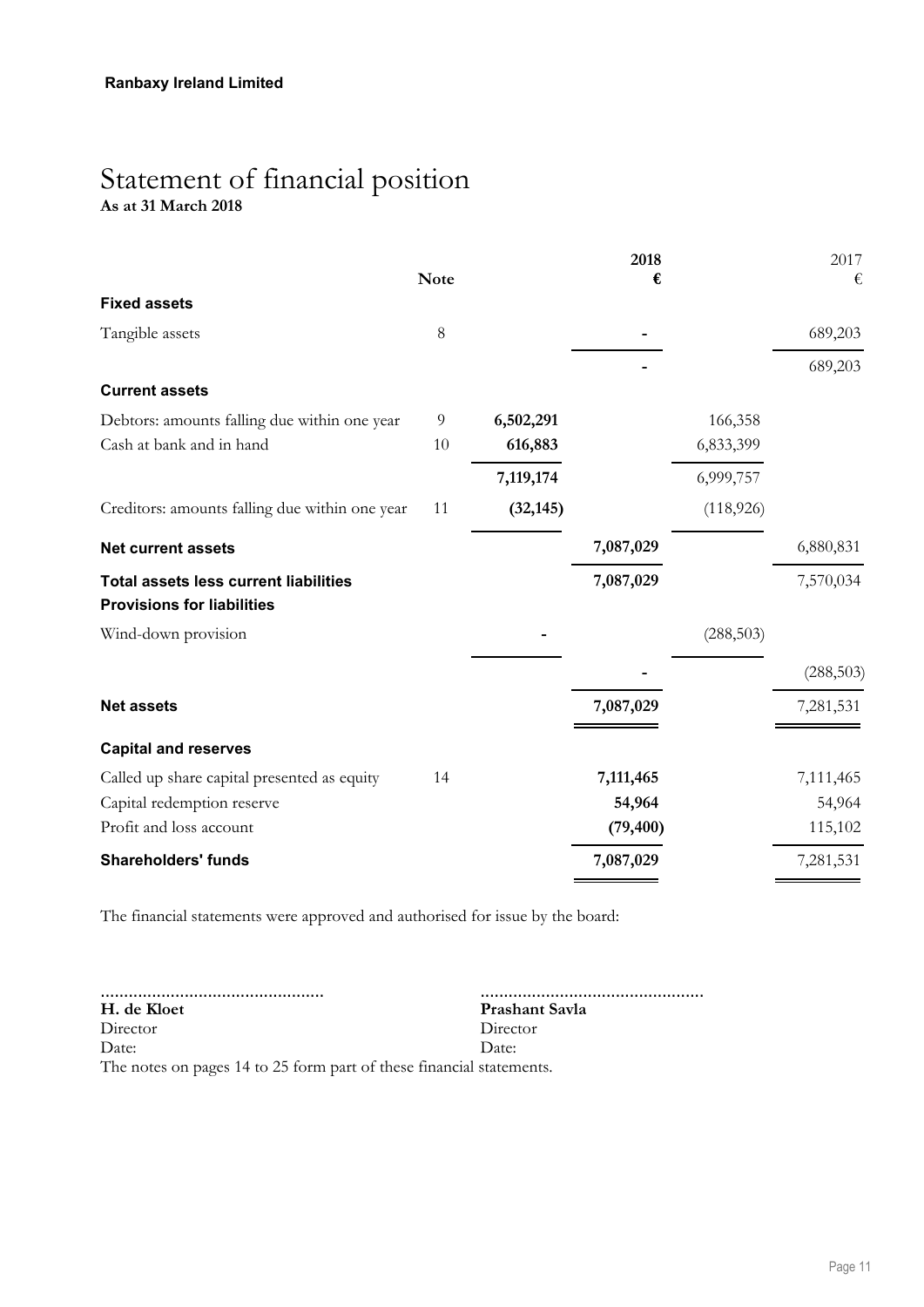## Statement of changes in equity

**For the financial year ended 31 March 2018**

|                             | Called up<br>share capital<br>€ | Capital<br>redemption<br>reserve<br>€ | Retained<br>earnings<br>€ | Total equity<br>€. |
|-----------------------------|---------------------------------|---------------------------------------|---------------------------|--------------------|
| At 1 April 2017             | 7,111,465                       | 54,964                                | 115,102                   | 7,281,531          |
| Loss for the financial year | $\blacksquare$                  | $\overline{\phantom{a}}$              | (194, 502)                | (194, 502)         |
| <b>At 31 March 2018</b>     | 7,111,465                       | 54,964                                | (79, 400)                 | 7,087,029          |

The notes on pages 14 to 25 form part of these financial statements.

## Statement of changes in equity

**For the financial year ended 31 March 2017**

|                                       | Called up<br>share capital<br>€                      | Capital<br>redemption<br>reserve<br>€                    | Retained<br>earnings<br>€ | Total equity<br>€        |
|---------------------------------------|------------------------------------------------------|----------------------------------------------------------|---------------------------|--------------------------|
| At 1 April 2016                       | 7,111,465                                            | 54,964                                                   | 5,620,973                 | 12,787,402               |
| Profit for the year<br>Dividends paid | $\overline{\phantom{a}}$<br>$\overline{\phantom{a}}$ | $\overline{\phantom{0}}$<br>$\qquad \qquad \blacksquare$ | 1,994,129<br>(7,500,000)  | 1,994,129<br>(7,500,000) |
| <b>At 31 March 2017</b>               | 7,111,465                                            | 54,964                                                   | 115,102                   | 7,281,531                |

The notes on pages 14 to 25 form part of these financial statements.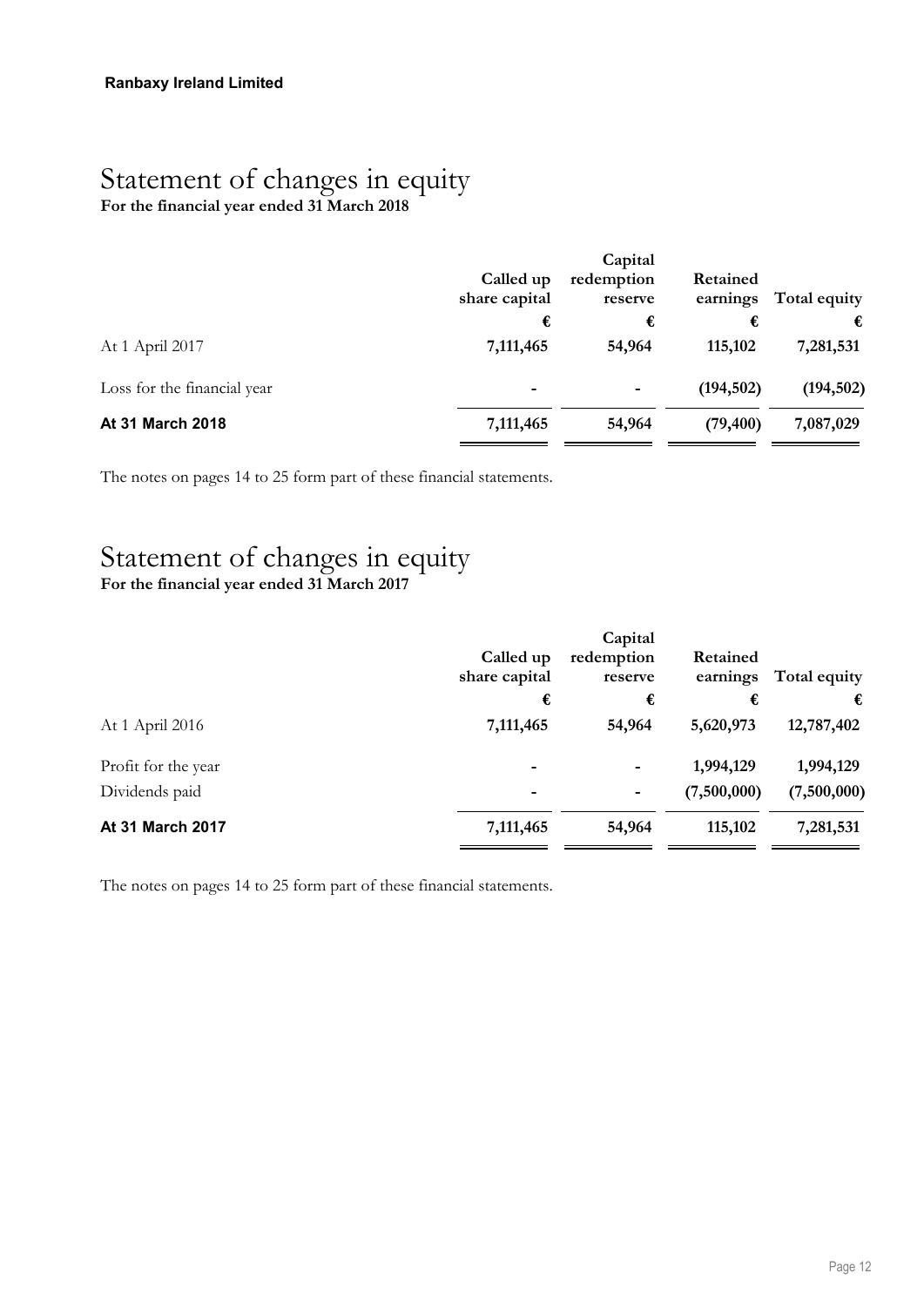## Statement of cash flows

### **For the financial year ended 31 March 2018**

|                                                                  | 2018<br>€   | 2017<br>€   |
|------------------------------------------------------------------|-------------|-------------|
| Cash flows from operating activities                             |             |             |
| (Loss)/profit for the financial year                             | (194, 502)  | 1,994,129   |
| <b>Adjustments for:</b>                                          |             |             |
| Depreciation of tangible assets                                  |             | 85,717      |
| Profit on disposal of tangible assets                            | (10,797)    | (203, 171)  |
| Interest received                                                |             | (65, 520)   |
| Taxation charge                                                  | 93,473      | (215,310)   |
| Decrease in stocks                                               |             | 3,770,583   |
| Decrease in debtors                                              | 50,554      | 3,537,738   |
| (Increase)/decrease in amounts owed by groups                    | (6,486,101) | 9,035,250   |
| (Decrease) in creditors                                          | (86, 781)   | (1,619,846) |
| (Decrease)/increase in provisions                                | (288, 503)  |             |
| Corporation tax received                                         | 6,141       |             |
| Movement in wind-down provision                                  |             | (9,260,440) |
| (Decrease) in amounts owed to groups                             |             | (2,518,782) |
| Net cash generated from operating activities                     | (6,916,516) | 4,540,348   |
| Cash flows from investing activities                             |             |             |
| Sale of intangible assets                                        |             | 335,984     |
| Sale of tangible fixed assets                                    | 700,000     |             |
| Interest received                                                |             | 65,520      |
| Net cash from investing activities                               | 700,000     | 401,504     |
| <b>Cash flows from financing activities</b>                      |             |             |
| Dividends paid                                                   |             | (7,500,000) |
| Net cash used in financing activities                            |             | (7,500,000) |
| Net (decrease) in cash and cash equivalents                      | (6,216,516) | (2,558,148) |
| Cash and cash equivalents at beginning of financial year         | 6,833,399   | 9,391,547   |
| Cash and cash equivalents at the end of financial year           | 616,883     | 6,833,399   |
| Cash and cash equivalents at the end of financial year comprise: |             |             |
| Cash at bank and in hand                                         | 616,883     | 6,833,399   |
|                                                                  | 616,883     | 6,833,399   |
|                                                                  |             |             |

The notes on pages 14 to 25 form part of these financial statements.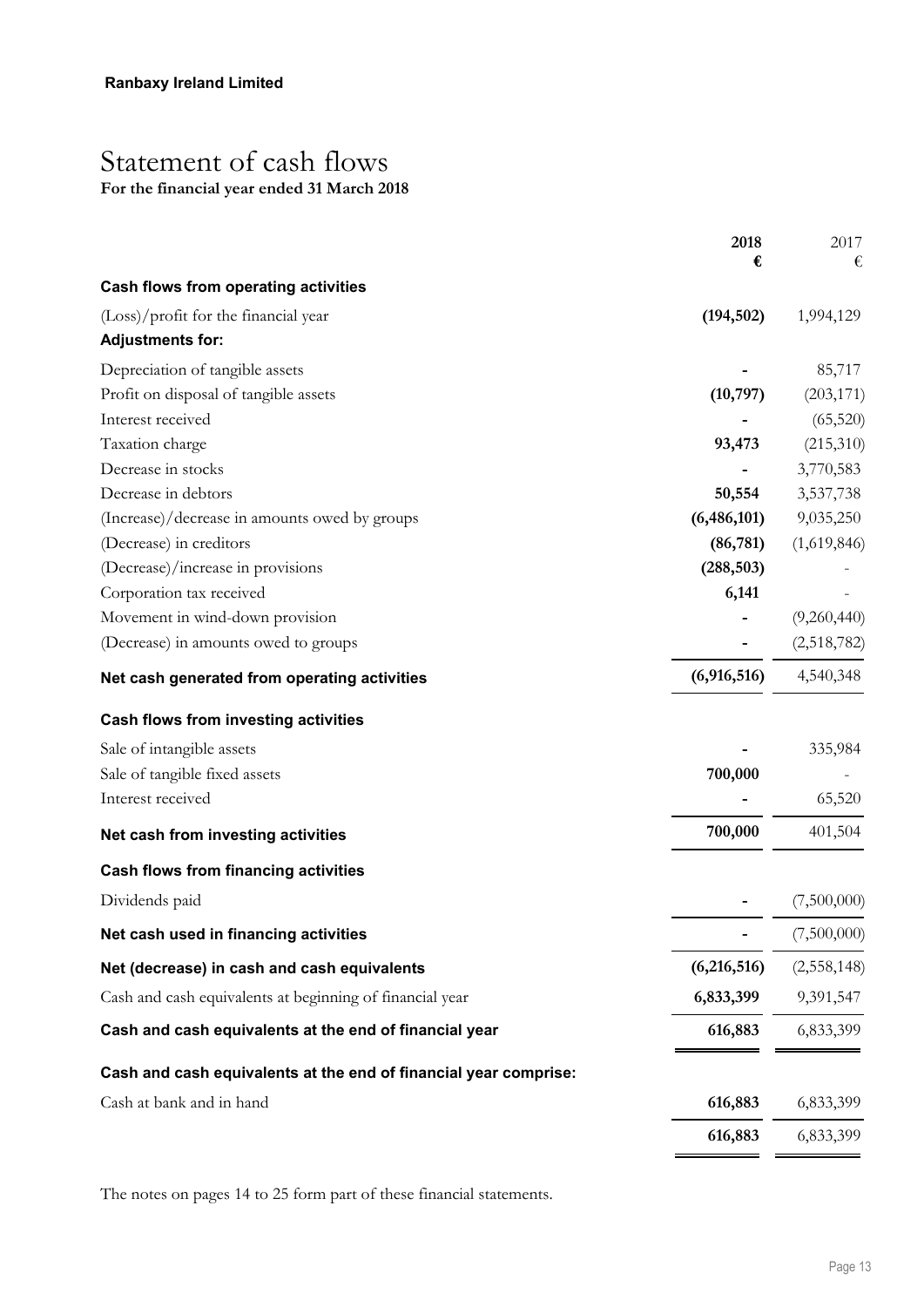#### **1. General information**

Ranbaxy Ireland Limited is a private company limited by shares incorporated in Ireland with a registered address of C/O Grant Thornton, 14 South Mall, Cork.

#### **2. Accounting policies**

#### **2.1 Basis of preparation of financial statements**

The financial statements have been prepared in accordance with Financial Reporting Standard 102, the Financial Reporting Standard applicable in the UK and the Republic of Ireland and Irish statute comprising of the Companies Act 2014.

The company's ultimate parent undertaking, Sun Pharmaceutical Industries Limited announced on 31 March 2016, that it had decided to cease the operations of the company by the end of the 2016 calendar year and subsequently close the plant during 2017.

The financial statements have been prepared on a basis other than going concern, which is described as the break-up basis. The preparation of financial statements on a break-up basis is a departure from the requirement of Schedule 3, Part III, Paragraph 12 of the Companies Act 2014 to prepare financial statements on a going concern basis. This departure is made in order to comply with the overriding requirement in the Act for the financial statements to give a true and fair view. The break-up basis requires the carrying value of the assets to be at the amounts they are expected to realise and liabilities include any amounts which have crystallised as a result of the decision to wind up the company. The application of the break-up basis on the results for the year to 31 March 2017 increases the profit for the year by €1,855,602. See note 8 for further information regarding this. In all other respects the financial statements have been prepared in accordance with the accounting framework.

#### **2.2 Going concern**

On 31 March 2016, company's ultimate parent undertaking, Sun Pharmaceutical Industries Limited announced that the company would wind-down operations by the end of the calendar year and subsequently close the plant and company during 2017. This has resulted in the financial statements being prepared on a break-up basis as of 31 March 2018. As a result assets were written down to their net recoverable amount on a break-up basis on 31 March 2016.All assets of the company have been disposed of by calender end 31 March 2018. The directors have also made appropriate provisions in order to bring about the orderly wind-down of the company and its operations. As a result the going concern basis of preparation was not deemed appropriate and the financial statements have been prepared on a break-up basis.

#### **2.3 Turnover**

Turnover represents amounts invoiced excluding value added tax in respect of the sale of goods and supply of services which have been carried out during the year. Turnover of sale of goods is recognised when the significant risks and rewards of ownership have been transferred to the buyer. Transfer occurs when the product is received at the customer's warehouse. Turnover for provision of services is recognised when services rendered to customers are completed and the right to reserve payment is established.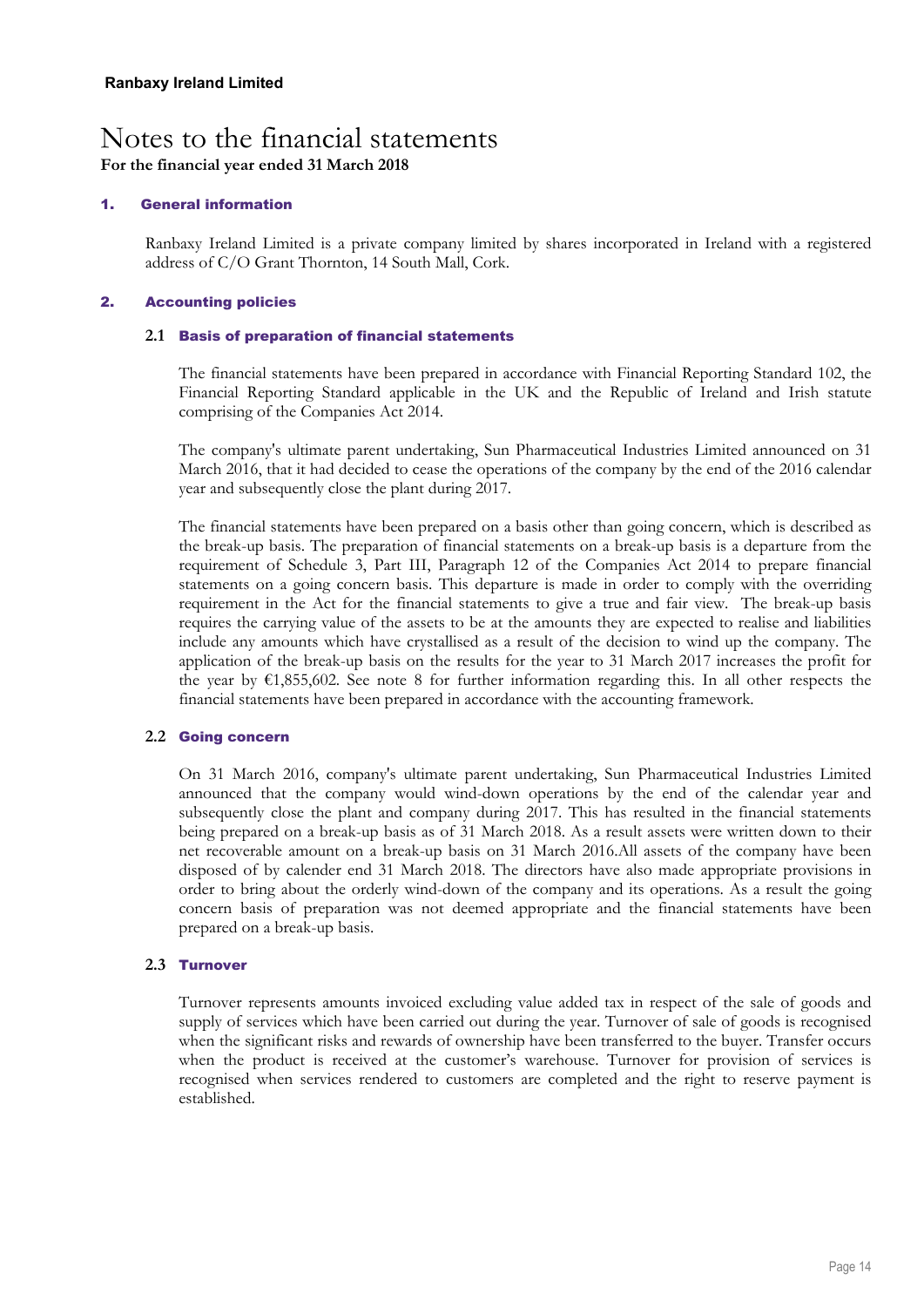#### **2. Accounting policies (continued)**

#### **2.4 Tangible fixed assets**

Plant and machinery are stated at cost less accumulated depreciation and any accumulated impairment losses.

Land and buildings are carried at revalued amount less accumulated depreciation and impairment. Formal valuations are undertaken by independent professional valuers at least every five years. Interim valuations are undertaken as required to ensure that there is no material difference between carrying values and current values.

Tangible fixed assets under the cost model are stated at historical cost less accumulated depreciation and any accumulated impairment losses. Historical cost includes expenditure that is directly attributable to bringing the asset to the location and condition necessary for it to be capable of operating in the manner intended by management.

At each reporting date the company assesses whether there is any indication of impairment. If such indication exists, the recoverable amount of the asset is determined which is the higher of its fair value less costs to sell and its value in use. An impairment loss is recognised where the carrying amount exceeds the recoverable amount.

The company adds to the carrying amount of an item of fixed assets the cost of replacing part of such an item when that cost is incurred, if the replacement part is expected to provide incremental future benefits to the company. The carrying amount of the replaced part is derecognised. Repairs and maintenance are charged to profit or loss during the period in which they are incurred.

Land is not depreciated. Depreciation on other assets is charged so as to allocate the cost of assets less their residual value over their estimated useful lives, using the straight-line method.

The estimated useful lives range as follows:

| <b>Buildings</b>    |  | 50 years |
|---------------------|--|----------|
| Plant and machinery |  | 15 years |

The assets' residual values, useful lives and depreciation methods are reviewed, and adjusted prospectively if appropriate, or if there is an indication of a significant change since the last reporting date.

Gains and losses on disposals are determined by comparing the proceeds with the carrying amount and are recognised in the Profit and loss account..

#### **2.5 Debtors**

Short term debtors are measured at transaction price, less any impairment. Loans receivable are measured initially at fair value, net of transaction costs, and are measured subsequently at amortised cost using the effective interest method, less any impairment.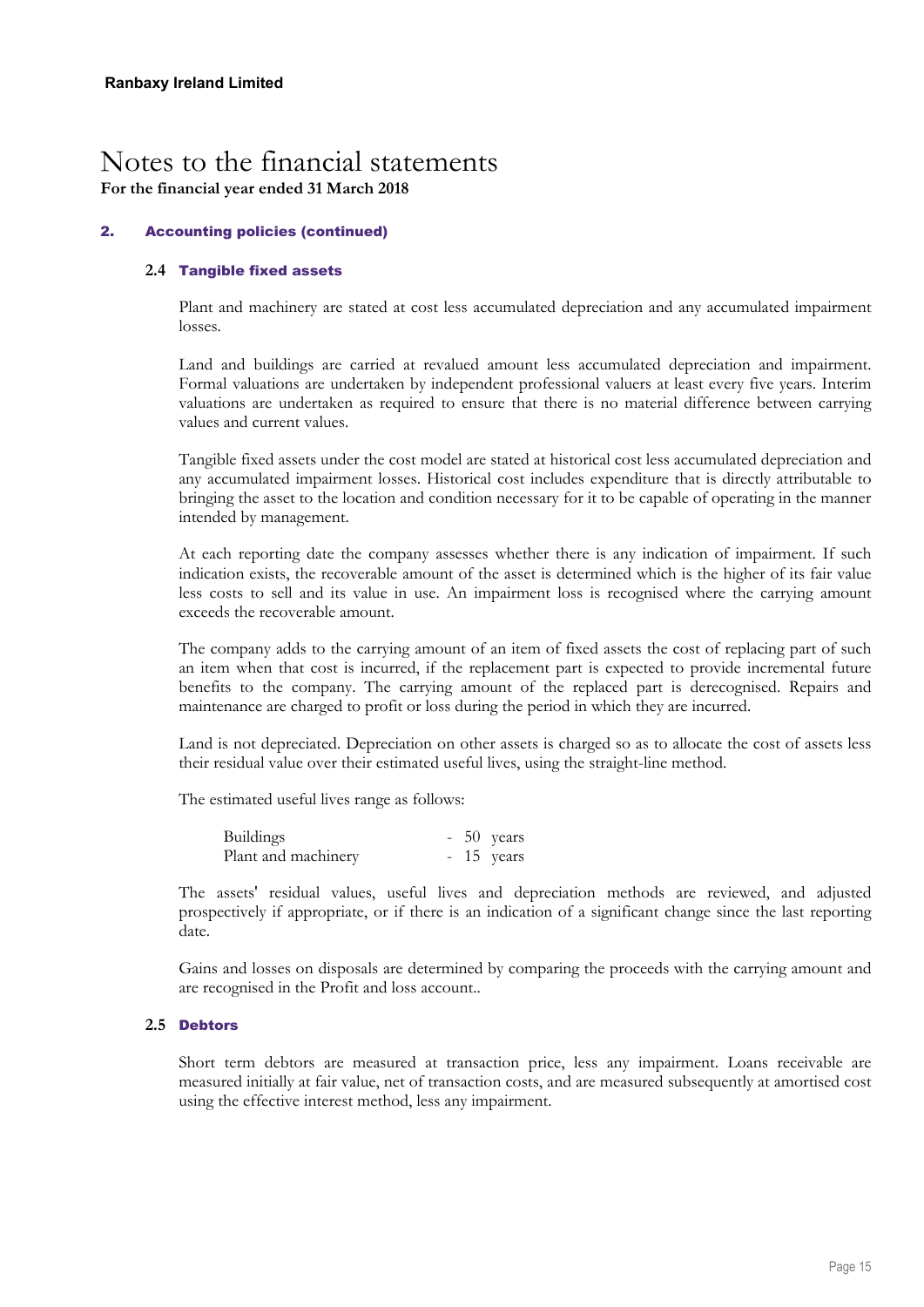#### **2. Accounting policies (continued)**

#### **2.6 Cash and cash equivalents**

Cash is represented by cash in hand and deposits with financial institutions repayable without penalty on notice of not more than 24 hours. Cash equivalents are highly liquid investments that mature in no more than three months from the date of acquisition and that are readily convertible to known amounts of cash with insignificant risk of change in value.

#### **2.7 Financial instruments**

The company only enters into basic financial instrument transactions that result in the recognition of financial assets and liabilities like trade and other debtors and creditors, loans from banks and other third parties, loans to related parties and investments in non-puttable ordinary shares.

#### **2.8 Creditors**

Short term creditors are measured at the transaction price. Other financial liabilities, including bank loans, are measured initially at fair value, net of transaction costs, and are measured subsequently at amortised cost using the effective interest method.

#### **2.9 Government grants**

Grants are accounted under the accruals model as permitted by FRS 102. Grants relating to expenditure on tangible fixed assets are credited to the Profit and loss account at the same rate as the depreciation on the assets to which the grant relates. The deferred element of grants is included in creditors as deferred income.

Grants of a revenue nature are recognised in the Profit and loss account in the same period as the related expenditure.

#### **2.10 Foreign currency translation**

#### **Functional and presentation currency**

The company's functional currency is Euro.

#### **Transactions and balances**

Foreign currency transactions are translated into the functional currency using the spot exchange rates at the dates of the transactions.

At each period end foreign currency monetary items are translated using the closing rate. Non-monetary items measured at historical cost are translated using the exchange rate at the date of the transaction and non-monetary items measured at fair value are measured using the exchange rate when fair value was determined.

Foreign exchange gains and losses resulting from the settlement of transactions and from the translation at period-end exchange rates of monetary assets and liabilities denominated in foreign currencies are recognised in the Profit and loss account except when deferred in other comprehensive income as qualifying cash flow hedges.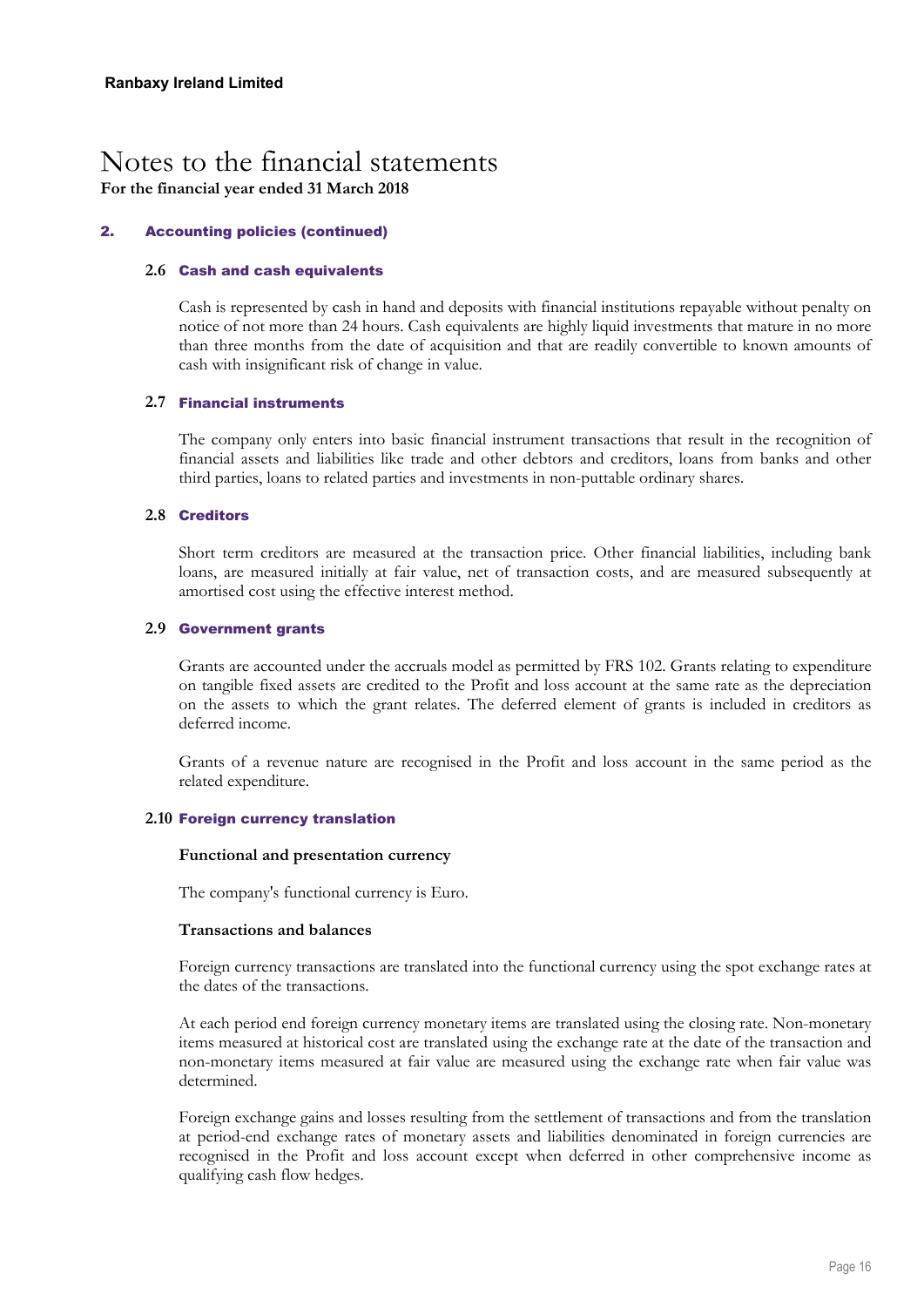#### **2. Accounting policies (continued)**

#### **2.11 Dividends**

Equity dividends are recognised when they become legally payable. Interim equity dividends are recognised when paid. Final equity dividends are recognised when approved by the shareholders at an annual general meeting. Dividends on shares recognised as liabilities are recognised as expenses and classified within interest payable.

#### **2.12 Pensions**

#### **Defined contribution pension plan**

The company operates a defined contribution plan for its employees. A defined contribution plan is a pension plan under which the company pays fixed contributions into a separate entity. Once the contributions have been paid the company has no further payment obligations.

The contributions are recognised as an expense in the Profit and loss account when they fall due. Amounts not paid are shown in accruals as a liability in the Statement of financial position. The assets of the plan are held separately from the company in independently administered funds.

#### **2.13 Interest income**

Interest income is recognised in the Profit and loss account using the effective interest method.

#### **2.14 Provisions for liabilities**

Provisions are made where an event has taken place that gives the company a legal or constructive obligation that probably requires settlement by a transfer of economic benefit, and a reliable estimate can be made of the amount of the obligation.

Provisions are charged as an expense to the Profit and loss account in the year that the company becomes aware of the obligation, and are measured at the best estimate at the Statement of financial position date of the expenditure required to settle the obligation, taking into account relevant risks and uncertainties.

When payments are eventually made, they are charged to the provision carried in the Statement of financial position.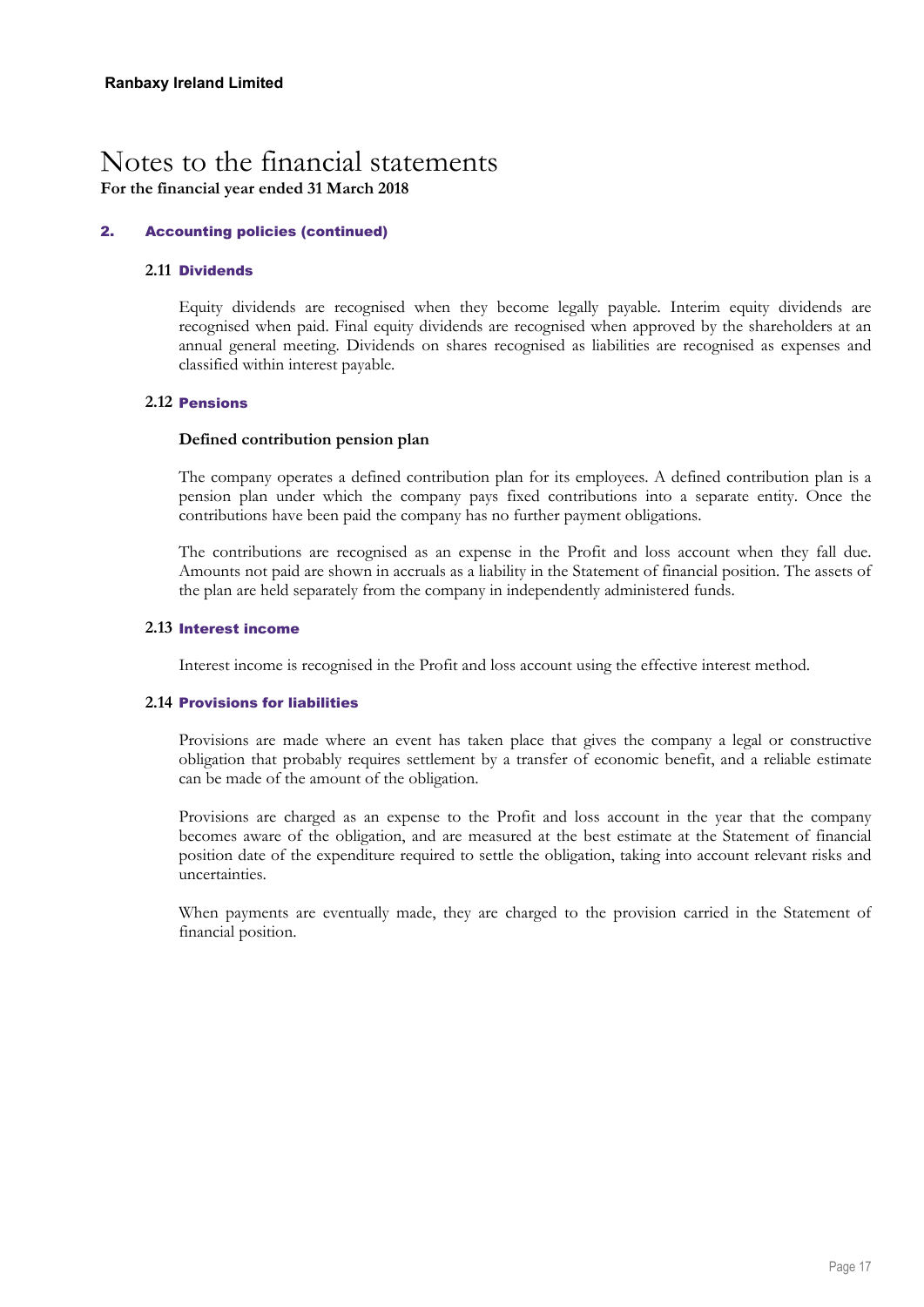#### **2. Accounting policies (continued)**

#### **2.15 Taxation**

Tax is recognised in the Profit and loss account, except that a charge attributable to an item of income and expense recognised as other comprehensive income or to an item recognised directly in equity is also recognised in other comprehensive income or directly in equity respectively.

The current income tax charge is calculated on the basis of tax rates and laws that have been enacted or substantively enacted by the reporting date in the countries where the company operates and generates income.

Deferred tax balances are recognised in respect of all timing differences that have originated but not reversed by the Statement of financial position date, except that:

- The recognition of deferred tax assets is limited to the extent that it is probable that they will be recovered against the reversal of deferred tax liabilities or other future taxable profits; and
- Any deferred tax balances are reversed if and when all conditions for retaining associated tax allowances have been met.

Deferred tax balances are not recognised in respect of permanent differences except in respect of business combinations, when deferred tax is recognised on the differences between the fair values of assets acquired and the future tax deductions available for them and the differences between the fair values of liabilities acquired and the amount that will be assessed for tax. Deferred tax is determined using tax rates and laws that have been enacted or substantively enacted by the reporting date.

#### **2.16 Exceptional items**

Exceptional items are transactions that fall within the ordinary activities of the company but are presented separately due to their size or incidence.

#### **2.17 Research and development**

In the research phase of an internal project it is not possible to demonstrate that the project will generate future economic benefits and hence all expenditure on research shall be recognised as an expense when it is incurred. Intangible assets are recognised from the development phase of a project if and only if certain specific criteria are met in order to demonstrate the asset will generate probable future economic benefits and that its cost can be reliably measured. The capitalised development costs are subsequently amortised on a straight line basis over their useful economic lives, which range from 3 to 6 years.

If it is not possible to distinguish between the research phase and the development phase of an internal project, the expenditure is treated as if it were all incurred in the research phase only.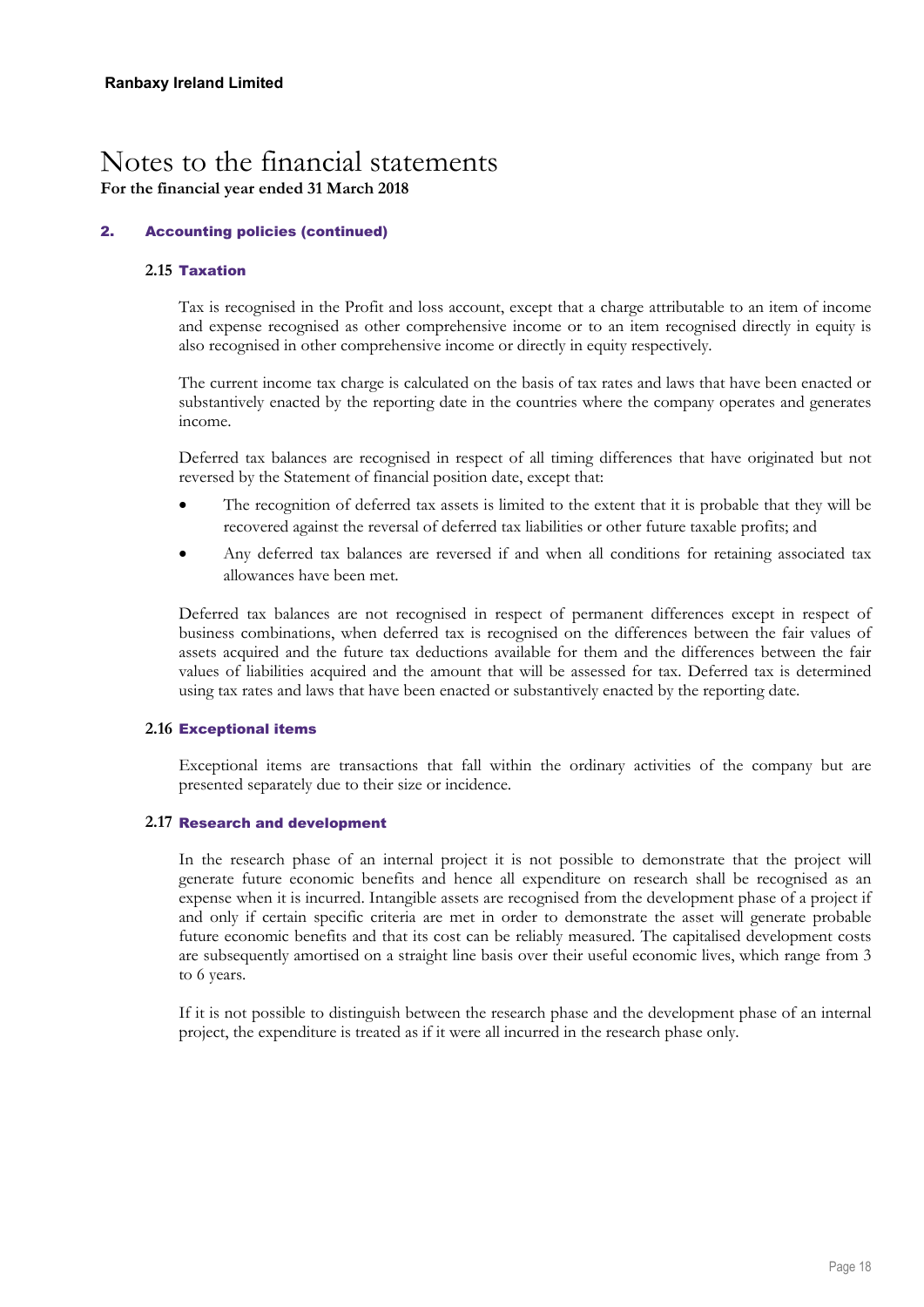## Notes to the financial statements

**For the financial year ended 31 March 2018**

#### **3. Judgments in applying accounting policies and key sources of estimation uncertainty**

The following are significant management judgements in applying the accounting policies of the company that have the most significant effect on the financial statements.

#### **Estimation uncertainty**

Information about estimates and assumptions that have the most significant effect on recognition and measurement of assets, liabilities, income and expenses is provided below. Actual results may be substantially different.

#### *Wind-down provision*

The directors have recorded costs that will be incurred in order to wind-down the operations of the company. These costs have been included in the Profit and loss account and are based on the directors' best estimate of the provision required to settle all obligations related to the wind-down of the company.

#### **4. Turnover**

The analysis of turnover by class of business and geographic market has not been supplied as the directors believe this to be prejudicial to the interests of the company.

All turnover arose in Ireland.

#### **5. Employees**

During the year, no directors received any emoluments (2017:  $\epsilon$ Nil).

The average monthly number of employees, including the executive directors, during the financial year was as follows:

|                        | 2018<br>No.              | 2017<br>No.    |
|------------------------|--------------------------|----------------|
| Administration         | $\overline{\phantom{0}}$ | 12             |
| Laboratory technicians |                          | 17             |
| Production             |                          | 31             |
| Management             |                          | $\overline{7}$ |
|                        | $\boldsymbol{0}$         | 67             |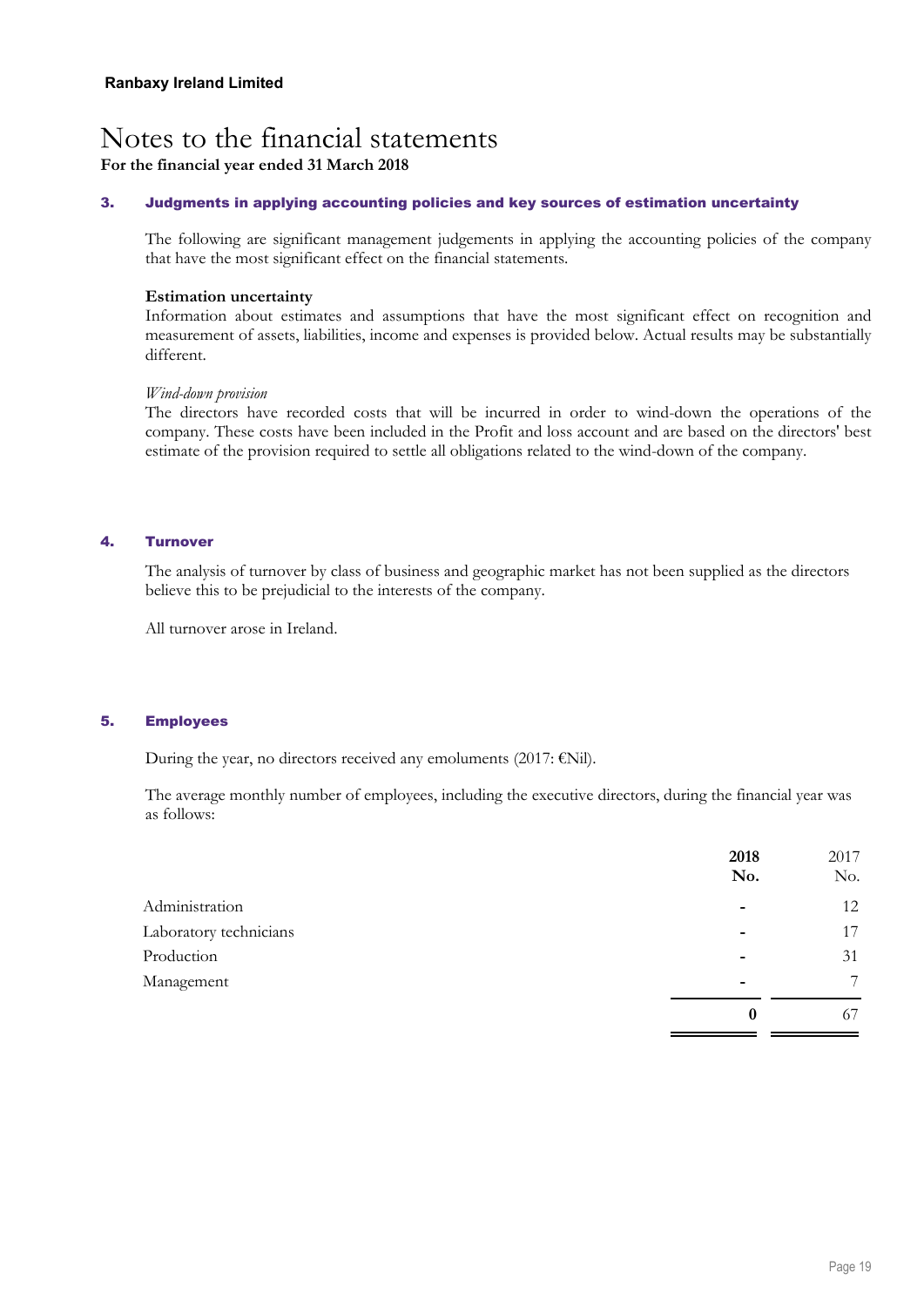#### **6. Wind-down provision**

|                                              | 2018<br>€ | 2017<br>€                   |
|----------------------------------------------|-----------|-----------------------------|
| Movement in wind-down provision for the year |           | <b>78,192</b> $(1,855,602)$ |
|                                              |           | <b>78,192</b> $(1,855,602)$ |

During the prior financial year the directors recorded an estimate of the costs associated with the orderly wind-down of the trade. During the current financial year, this provision was revised based on the actual payments required for the orderly winding down of the trade.

#### **7. Taxation**

|                                            | 2018<br>€ | 2017<br>€ |
|--------------------------------------------|-----------|-----------|
| Corporation tax                            |           |           |
| Adjustments in respect of previous periods | 93,473    |           |
|                                            | 93,473    |           |
| Total current tax                          | 93,473    |           |
| Deferred tax                               |           |           |
| Total deferred tax                         |           |           |
| Taxation on profit on ordinary activities  | 93,473    |           |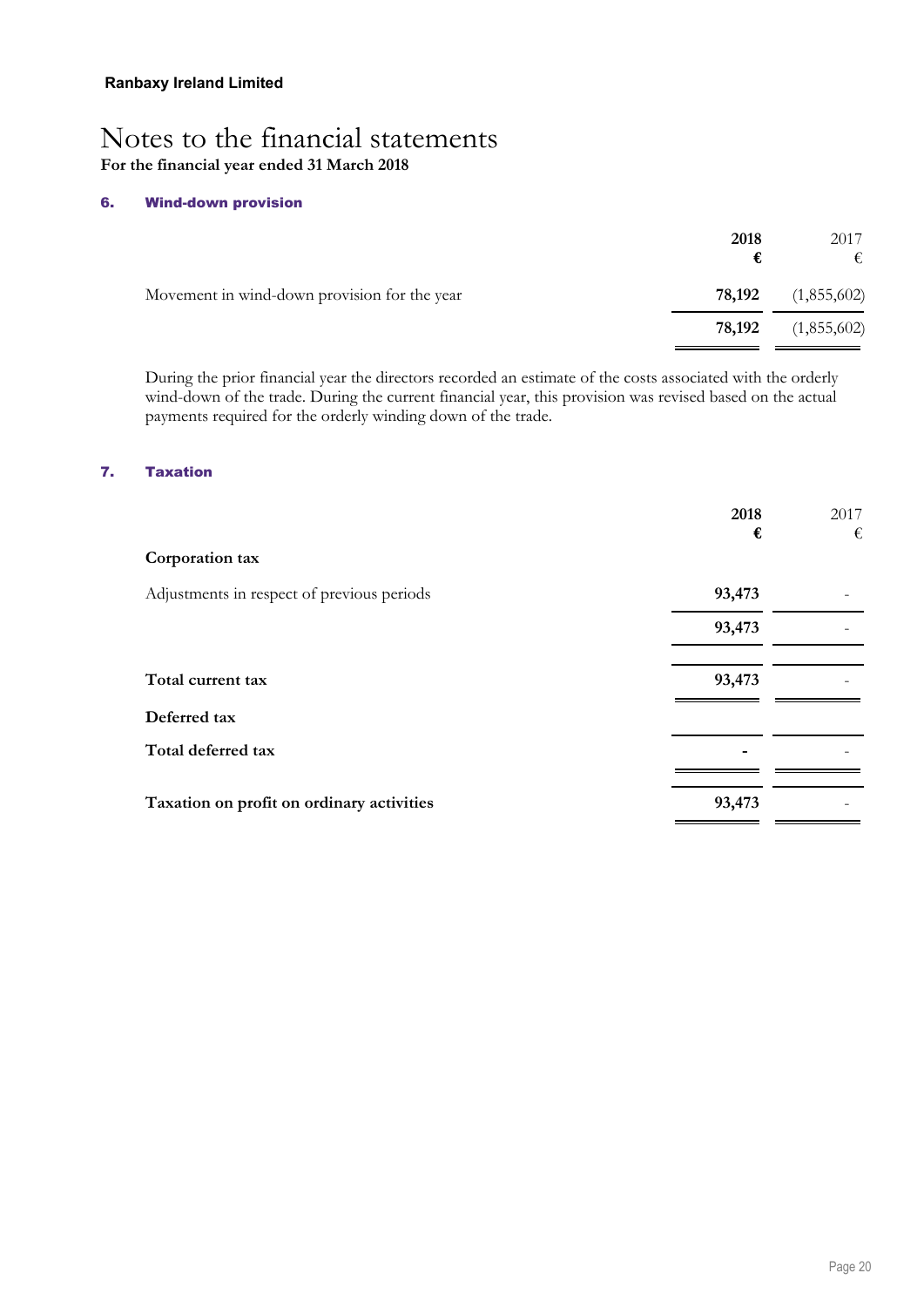#### **7. Taxation (continued)**

#### **Factors affecting tax charge for the financial year**

The tax assessed for the financial year is lower than (2017 - lower than) the standard rate of corporation tax in Ireland of 12.5% (2017 - 12.5%). The differences are explained below:

|                                                                                                                           | 2018<br>€  | 2017<br>€  |
|---------------------------------------------------------------------------------------------------------------------------|------------|------------|
| (Loss)/profit on ordinary activities before tax                                                                           | (101, 029) | 1,994,129  |
| (Loss)/profit on ordinary activities multiplied by standard rate of corporation<br>tax in Ireland of 12.5% (2017 - 12.5%) | (12, 629)  | 249,266    |
| Effects of:                                                                                                               |            |            |
| Expenses not deductible for tax purposes, other than goodwill amortisation<br>and impairment                              |            | 16,602     |
| Capital allowances for financial year in excess of depreciation                                                           | 1,350      | (304, 919) |
| Expenditure                                                                                                               | 11,279     |            |
| Additional tax arising on profits chargable at 25%                                                                        |            | 8,190      |
| Balancing allowance                                                                                                       |            | 30,861     |
| Prior Period adjustment                                                                                                   | 93,473     |            |
| Total tax charge for the financial year                                                                                   | 93,473     |            |

#### **8. Tangible fixed assets**

|                  | Freehold<br>land and<br>buildings<br>€ |
|------------------|----------------------------------------|
| At 1 April 2017  | 689,203                                |
| Disposals        | (689, 203)                             |
| At 31 March 2018 |                                        |
| Net book value   |                                        |
| At 31 March 2018 |                                        |
| At 31 March 2017 | 689,203                                |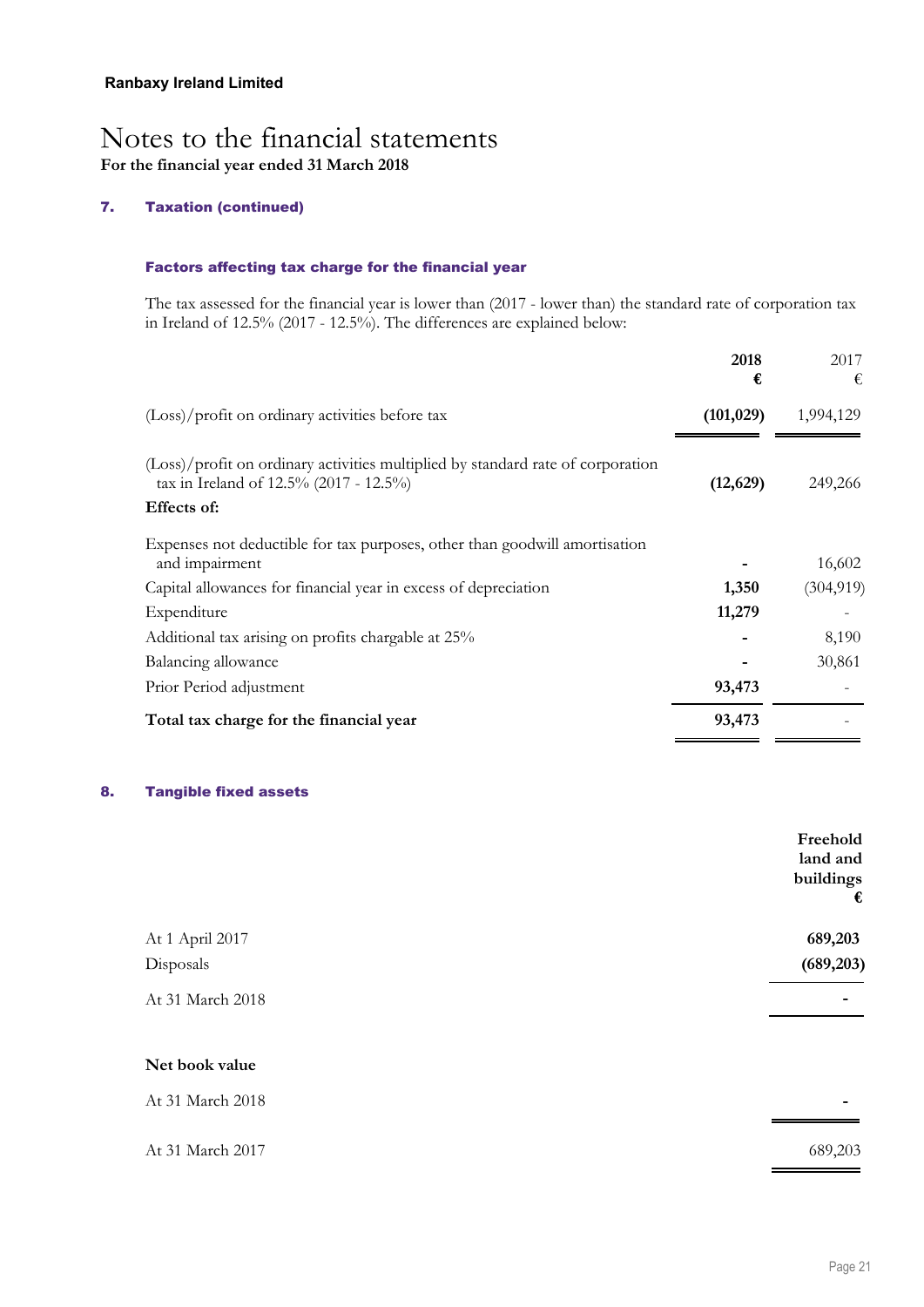#### **8. Tangible fixed assets (continued)**

In respect of prior financial year:

|                                               | Freehold<br>land and<br>buildings<br>€ | Plant and<br>machinery<br>€ | Total<br>$\epsilon$ |
|-----------------------------------------------|----------------------------------------|-----------------------------|---------------------|
| Cost or valuation                             |                                        |                             |                     |
| At 1 April 2016                               | 3,864,457                              | 10,050,997                  | 13,915,454          |
| Disposals                                     |                                        | (3, 114, 127)               | (3, 114, 127)       |
| At 31 March 2018                              | 3,864,457                              | 6,936,870                   | 10,801,327          |
| Depreciation                                  |                                        |                             |                     |
| At 1 April 2016                               | 3,166,150                              | 9,841,571                   | 13,007,721          |
| Charge for the financial year on owned assets | 9,104                                  | 76,613                      | 85,717              |
| Disposals                                     |                                        | (2,981,314)                 | (2,981,314)         |
| At 31 March 2018                              | 3,175,254                              | 6,936,870                   | 10,112,124          |
| Net book value                                |                                        |                             |                     |
| At 31 March 2017                              | 689,203                                |                             | 689,203             |
| At 31 March 2016                              | 698,307                                | 209,426                     | 907,733             |
|                                               |                                        |                             |                     |
| <b>Debtors</b>                                |                                        |                             |                     |

|                                    | 2018<br>€                | 2017<br>€ |
|------------------------------------|--------------------------|-----------|
| Trade debtors                      | $\overline{\phantom{a}}$ | 45,607    |
| Amounts owed by group undertakings | 6,500,000                | 13,899    |
| Other debtors                      | 2,291                    | 106,852   |
|                                    | 6,502,291                | 166,358   |
|                                    |                          |           |

All debtor balances are due within one year.

**9. Debtors**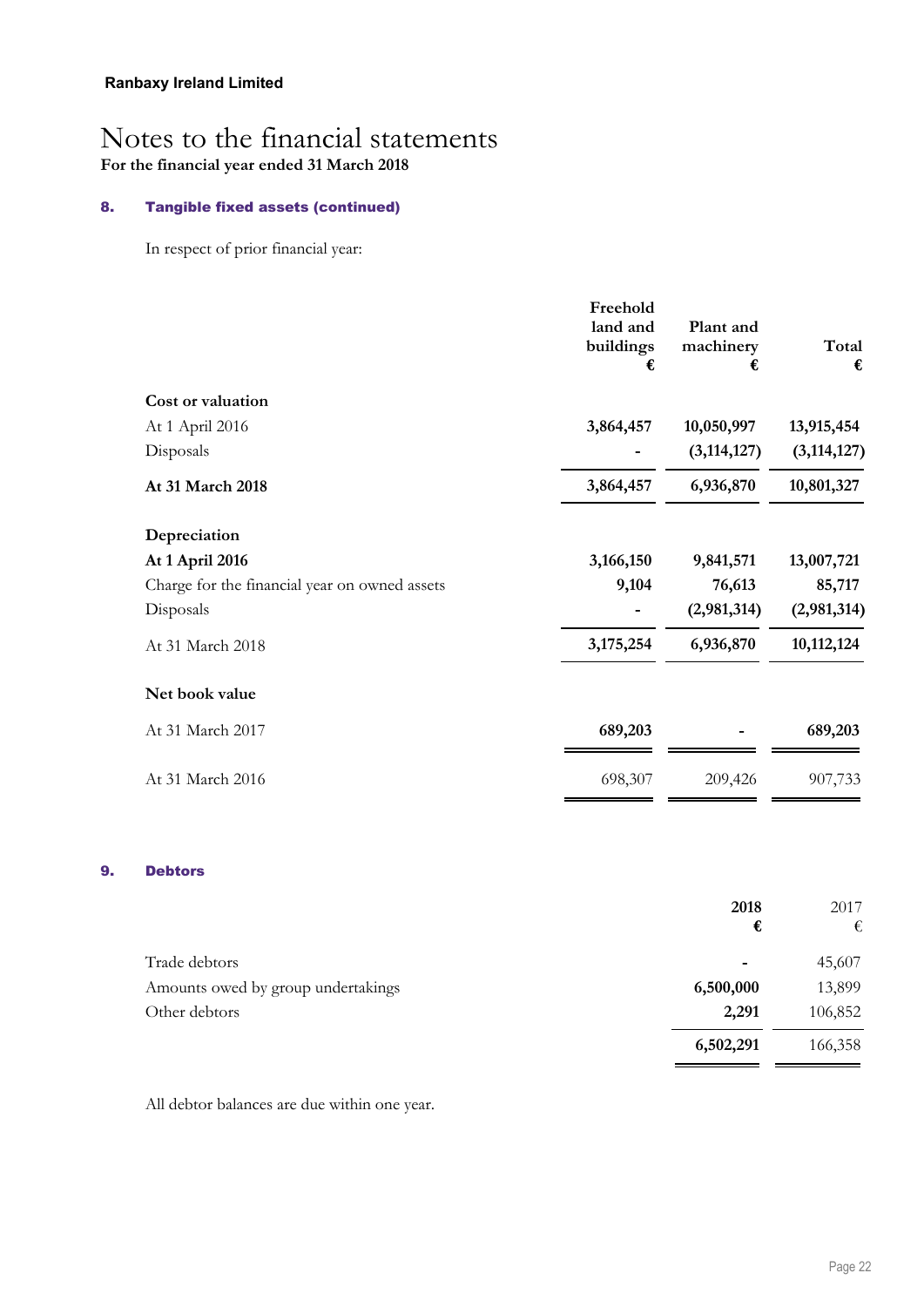#### **10. Cash and cash equivalents**

|                          | 2018<br>€ | 2017<br>€ |
|--------------------------|-----------|-----------|
| Cash at bank and in hand | 616,883   | 6,833,399 |
|                          | 616,883   | 6,833,399 |
|                          |           |           |

#### **11. Creditors: Amounts falling due within one year**

|                               | 2018<br>€                | 2017<br>€ |
|-------------------------------|--------------------------|-----------|
| Trade creditors               | 6,145                    | 488       |
| Taxation and social insurance | $\overline{\phantom{a}}$ | 10,494    |
| Other creditors               | $\,$                     | 33,026    |
| Accruals                      | 26,000                   | 74,918    |
|                               | 32,145                   | 118,926   |

All creditor balances are due within one year.

#### **12. Financial instruments**

|                                                                       | 2018      | 2017       |
|-----------------------------------------------------------------------|-----------|------------|
| <b>Financial assets</b>                                               | €         | €          |
| Financial assets measured at fair value through profit or loss        | 616,883   | 6,833,399  |
| Financial assets that are debt instruments measured at amortised cost | 6,502,291 | 59,506     |
|                                                                       | 7,119,174 | 6,892,905  |
| <b>Financial liabilities</b>                                          |           |            |
| Financial liabilities measured at amortised cost                      | (32, 145) | (108, 432) |
|                                                                       | (32, 145) | (108, 432) |

Financial assets measured at fair value through profit or loss comprise of cash at bank.

Financial assets that are debt instruments measured at amortised costs comprise of group undertakings and other debtors.

Financial liabilities measured at amortised cost comprise of trade creditors and accruals.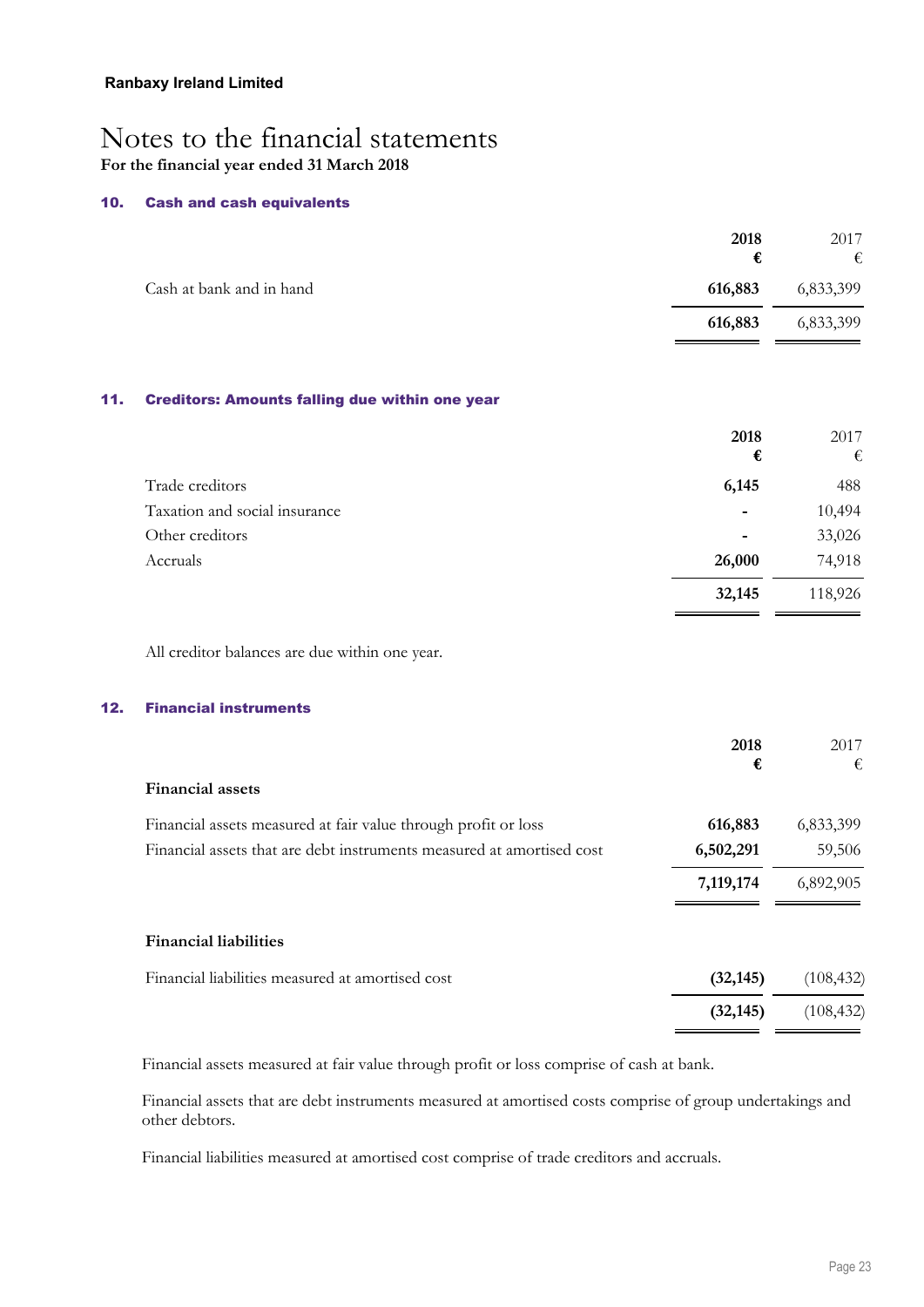#### **13. Provisions for liabilities - wind-down provision**

|                                          |            | Wind-down<br>Provision<br>€ |
|------------------------------------------|------------|-----------------------------|
| At 1 April 2017                          |            | 288,503                     |
| Charged to profit or loss                |            | (288, 503)                  |
| At 31 March 2018                         |            |                             |
| <b>Share capital</b>                     |            |                             |
|                                          | 2018       | 2017                        |
| Authorised                               | €          | €                           |
| 10,000,000 Ordinary shares of €1.26 each | 12,600,000 | 12,600,000                  |
| Allotted, called up and fully paid       |            |                             |

## 5,644,020 Ordinary shares of €1.26 each **7,111,465** 7,111,465

#### **15. Contingent liabilities**

**14. Share capital**

There are no contingencies at the balance sheet date that required provision or disclosure by the company.

#### **16. Capital commitments**

There are no capital commitments at the balance sheet date (2017:  $\epsilon$ NIL).

#### **17. Pension commitments**

The company operates a defined contributions pension scheme. The assets of the scheme are held separately from those of the company in an independently administered fund. The pension charge for the year is €Nil (2017: €17,814).

Contributions amounting to  $\in$ Nil (2017:  $\in$ Nil) were payable to the scheme and are included in creditors.

#### **18. Related party transactions**

The company has availed of the exemption in FRS 102 from the requirement to disclose details of transactions with fellow group undertakings. Other than transactions with related group undertakings there are no related party transactions requiring disclosure.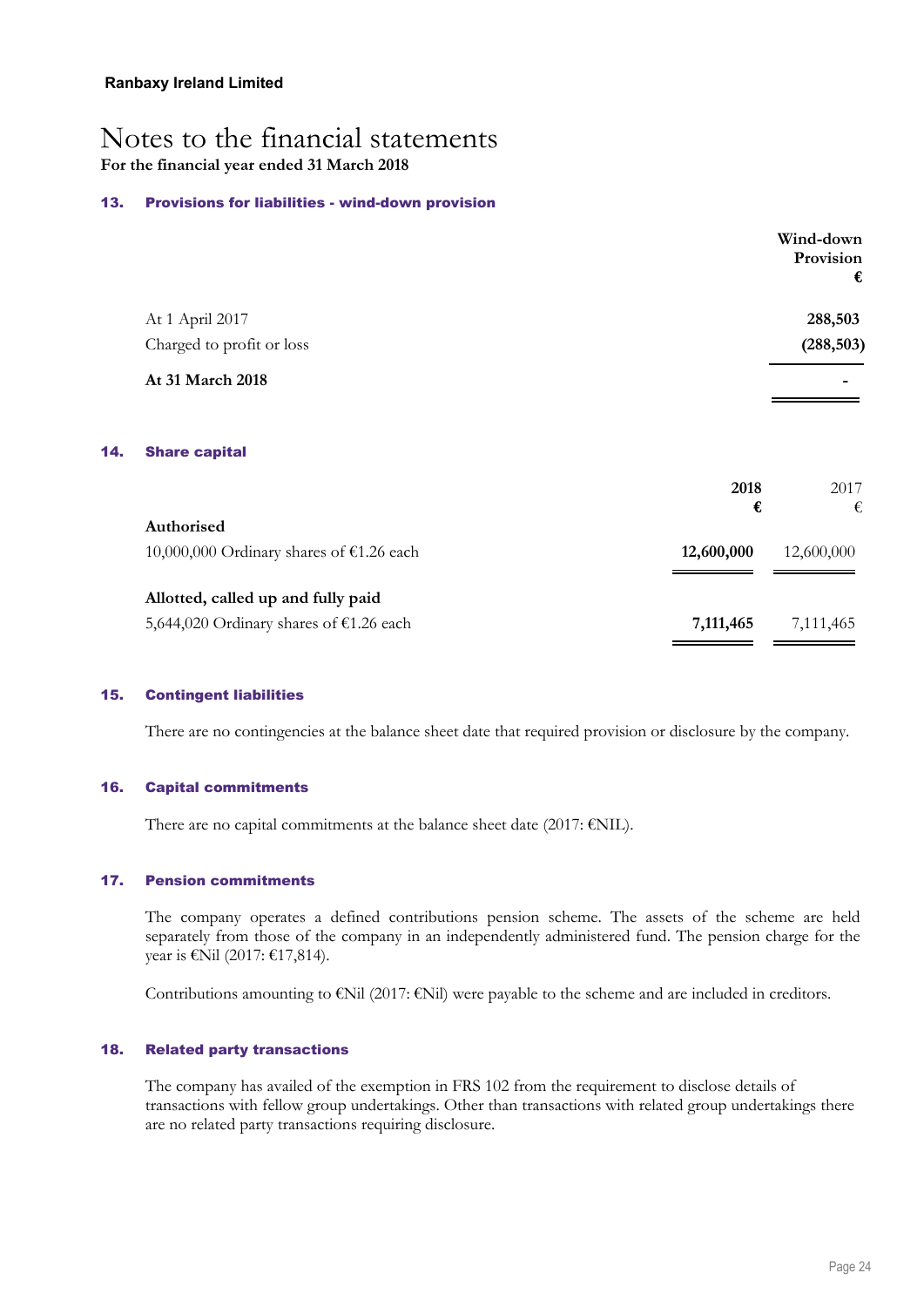#### **19. Ultimate parent undertaking**

On the 25th March 2015, Ranbaxy Laboratories Limited, which was the company's ultimate parent company, was acquired by Sun Pharmaceuticals Industries Limited. Ranbaxy Ireland Limited is a wholly owned subsidiary of Ranbaxy (Netherlands) BV a company registered in the Netherlands, whose ultimate parent company is Sun Pharmaceutical Industries Ltd based in SPARC, Tandalja, Baroda, Gujarat, India, PIN -390020.

The smallest and largest group in which the results of the company are consolidated is that of Sun Pharmaceutical Industries Ltd., incorporated in India. The consolidated financial statements of this group are available to the public and may be obtained from the Company Secretary at the Sun Pharma Advanced Research Centre (SPARC), Tandalja, Akota Road, Vadodra – 390020, Gujarat, India.

#### **20. Approval of financial statements**

The board of directors approved these financial statements for issue on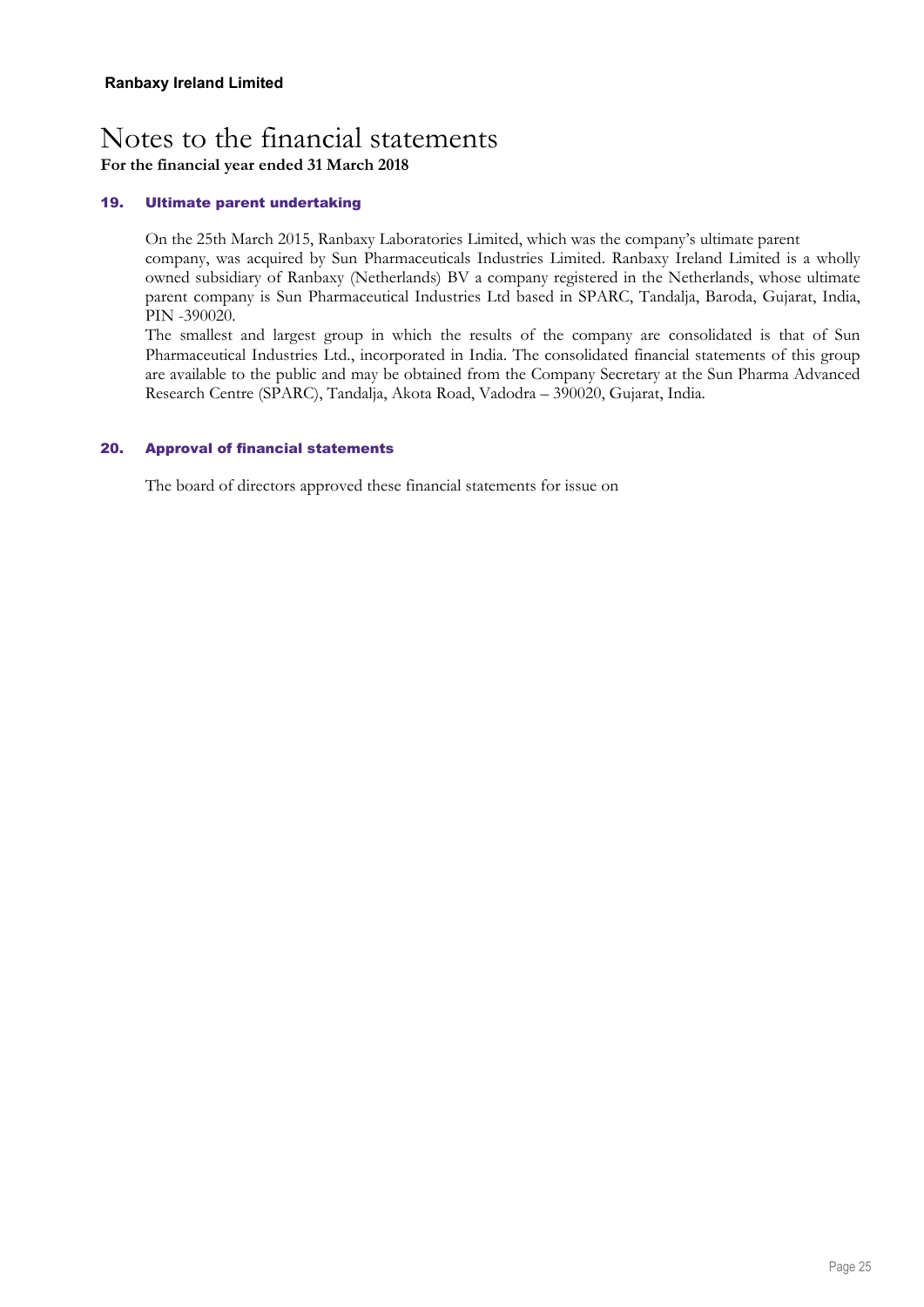### **Ranbaxy Ireland Limited**

Management information **For the financial year ended 31 March 2018**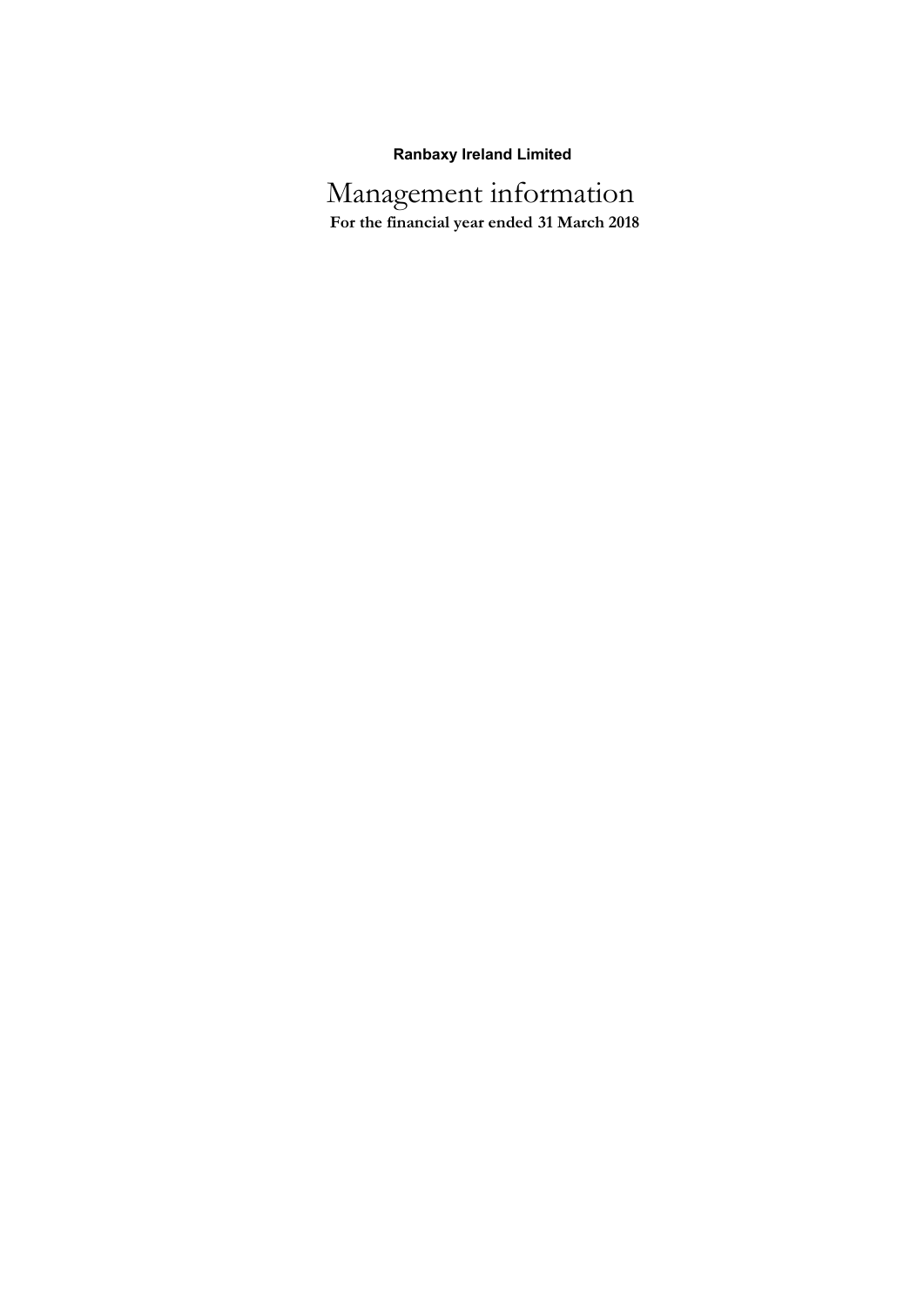## Detailed profit and loss account

|                                      | <b>Note</b> | 2018<br>€  | 2017<br>€    |
|--------------------------------------|-------------|------------|--------------|
| Turnover                             |             | 75,219     | 17,051,091   |
| Cost of Sales                        |             | (3,069)    | (11,061,473) |
| Gross profit                         |             | 72,150     | 5,989,618    |
| Less: overheads                      |             |            |              |
| Administration expenses              |             | (173, 179) | (4,061,009)  |
| <b>Operating (loss)/profit</b>       |             | (101, 029) | 1,928,609    |
| Interest receivable                  |             |            | 65,520       |
| Tax on profit on ordinary activities |             | (93, 473)  |              |
| (Loss)/Profit for the financial year |             | (194, 502) | 1,994,129    |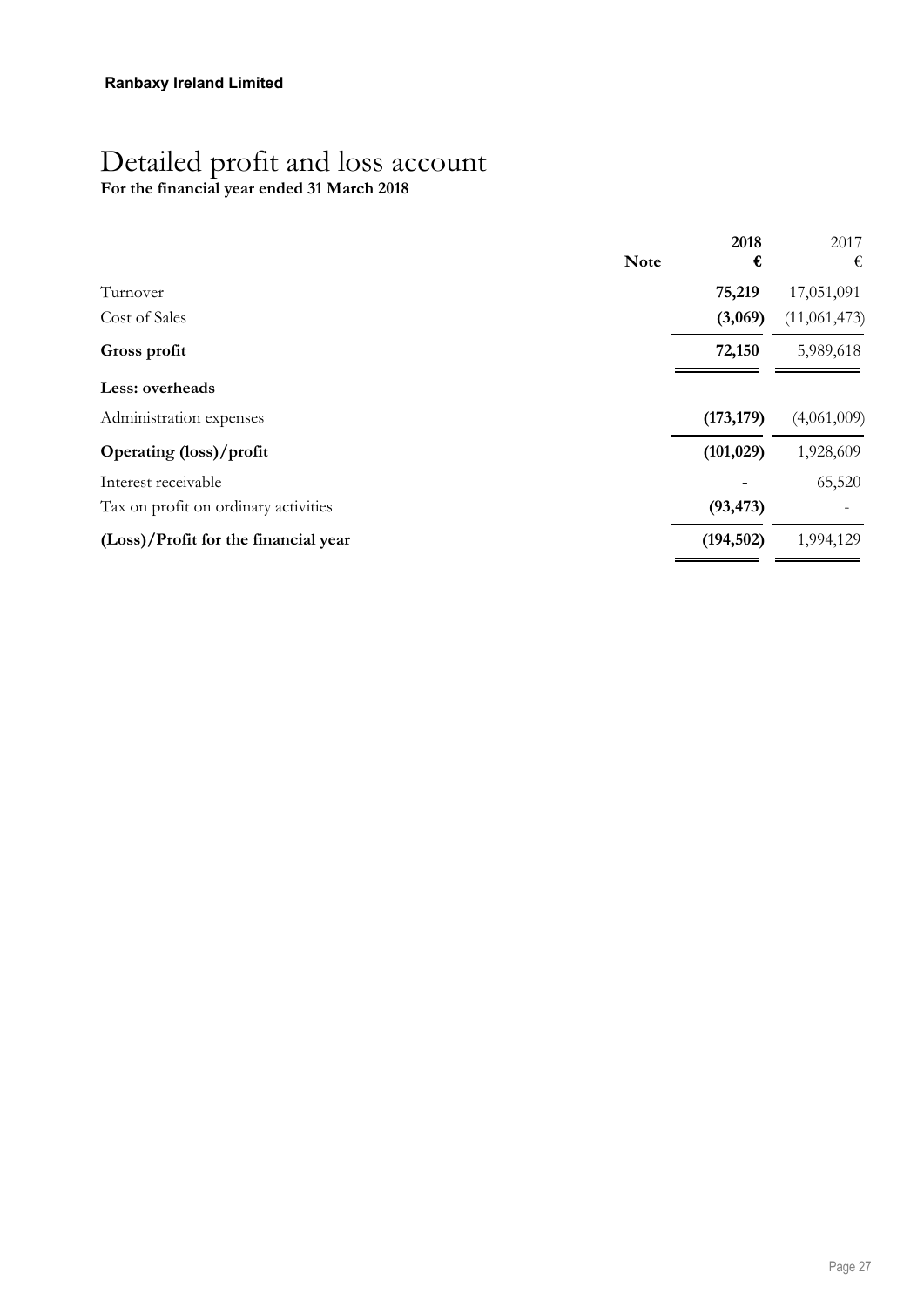## Schedule to the detailed accounts

|                    | 2018   | 2017       |
|--------------------|--------|------------|
|                    | €      | €          |
| Turnover           |        |            |
| Sales              | 19,664 | 17,051,091 |
| Other income       | 55,555 |            |
|                    | 75,219 | 17,051,091 |
|                    | 2018   | 2017       |
| Cost of sales      | €      | $\epsilon$ |
| Opening stocks     |        | 10,640,278 |
| Purchases          | 3,069  |            |
| Wages and salaries |        | 421,195    |
|                    | 3,069  | 11,061,473 |
|                    |        |            |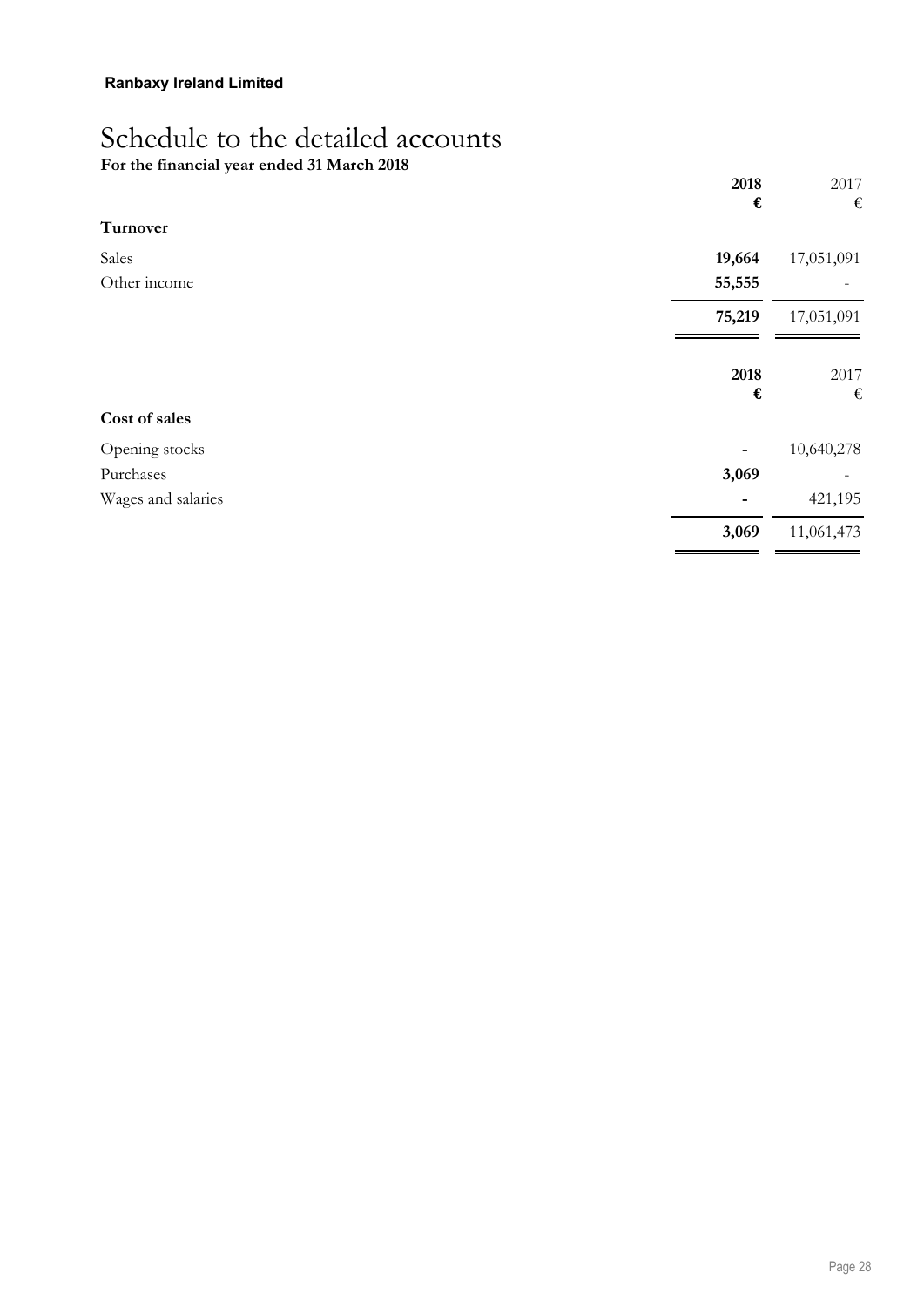## Schedule to the detailed accounts

|                                                    | 2018     | 2017        |
|----------------------------------------------------|----------|-------------|
|                                                    | €        | €           |
| <b>Administration expenses</b>                     |          |             |
| Staff salaries                                     |          | 1,029,523   |
| Staff national insurance                           |          | 192,991     |
| Staff pension costs - defined contribution schemes |          | 17,814      |
| Staff training                                     |          | 1,343       |
| Staff welfare                                      | 1,500    | 13,189      |
| Entertainment                                      |          | 139         |
| Hotels, travel and subsistence                     |          | 14,551      |
| Research and development                           |          | 463         |
| Printing and stationery                            |          | 1,728       |
| Postage                                            |          | 6,893       |
| Telephone and fax                                  | 208      | 9,359       |
| Computer costs                                     | 23       |             |
| Advertising and promotion                          | -        | 4,130,304   |
| Trade subscriptions                                |          | 4,250       |
| Legal and professional                             | 896      | 77,567      |
| Auditors' remuneration                             | 26,000   | 46,080      |
| Accountancy fees                                   | 1,630    |             |
| Bank charges                                       | 153      | 245         |
| Difference on foreign exchange                     |          | 76,569      |
| Rates                                              | 30,006   | 41,012      |
| Light and heat                                     | 10,809   | 55,940      |
| Insurances                                         |          | 39,419      |
| Repairs and maintenance                            | 18,847   | 74,284      |
| Sundry establishment expenses                      | 205      |             |
| Depreciation - fixtures and fittings               |          | 85,717      |
| Profit/loss on sale of tangible assets             | (10,797) | (203, 171)  |
| Licence maintenance fees                           |          | (36, 238)   |
| Environmental disposal                             |          | 79,327      |
| Freight outwards                                   |          | 128,713     |
| Laboratory chemicals and protective clothing       |          | 28,600      |
| Vehicle insurance                                  | 1,756    |             |
| Security                                           | 13,751   |             |
| Wind down provision                                | 78,192   | (1,855,602) |
|                                                    | 173,179  | 4,061,009   |